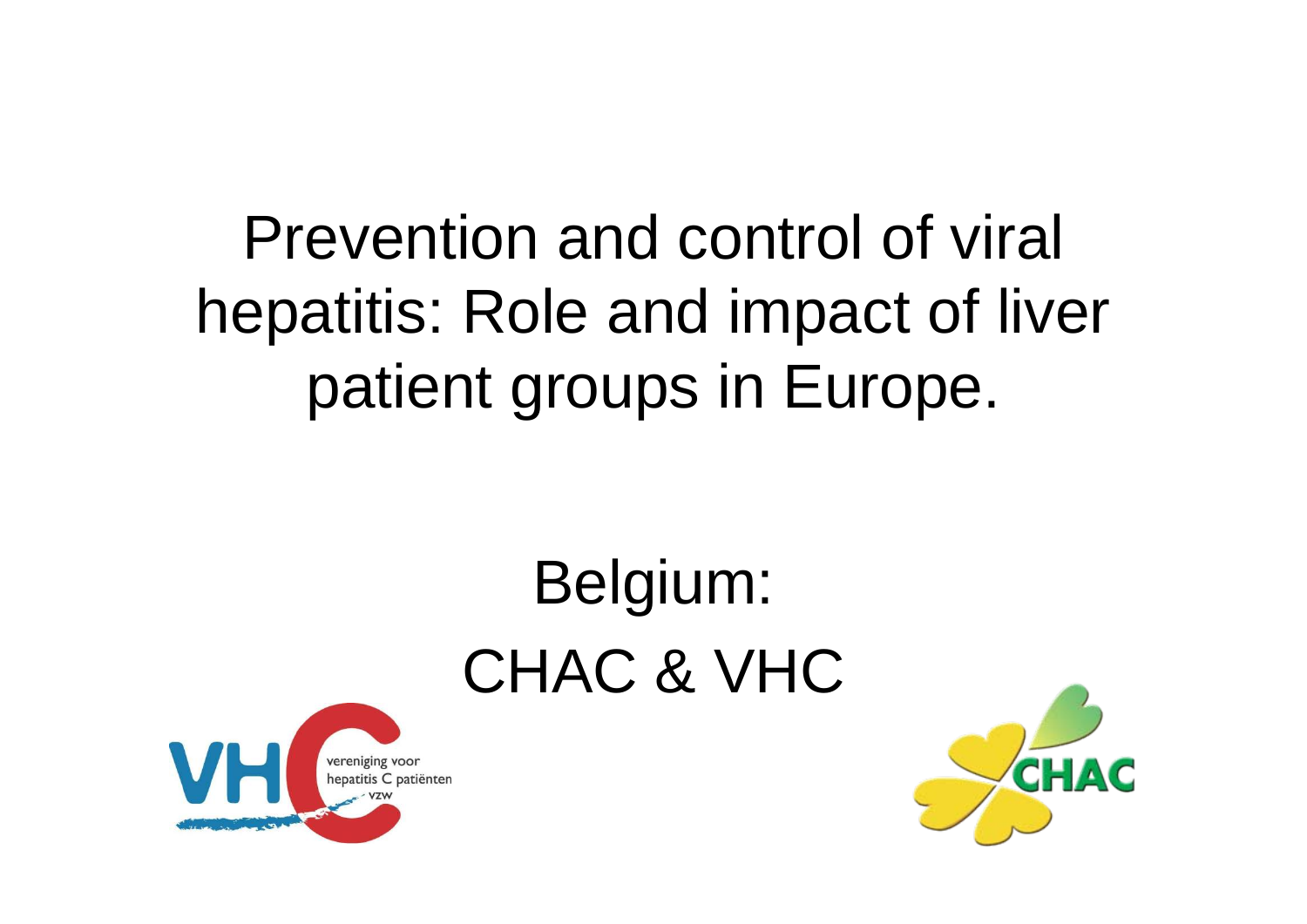## 1) History of the organisations

• Belgium has two associations operating in their own language.

¾ **CHAC: Carrefour Hépatites – Aide et Contact asbl French-speaking – Founded in 2001**

¾ **VHC: Vereniging voor Hepatitis C Patiënten Dutch-speaking – Founded in 1999**

Why?

- To help patients
- To lobby for a national prevention and patients care plan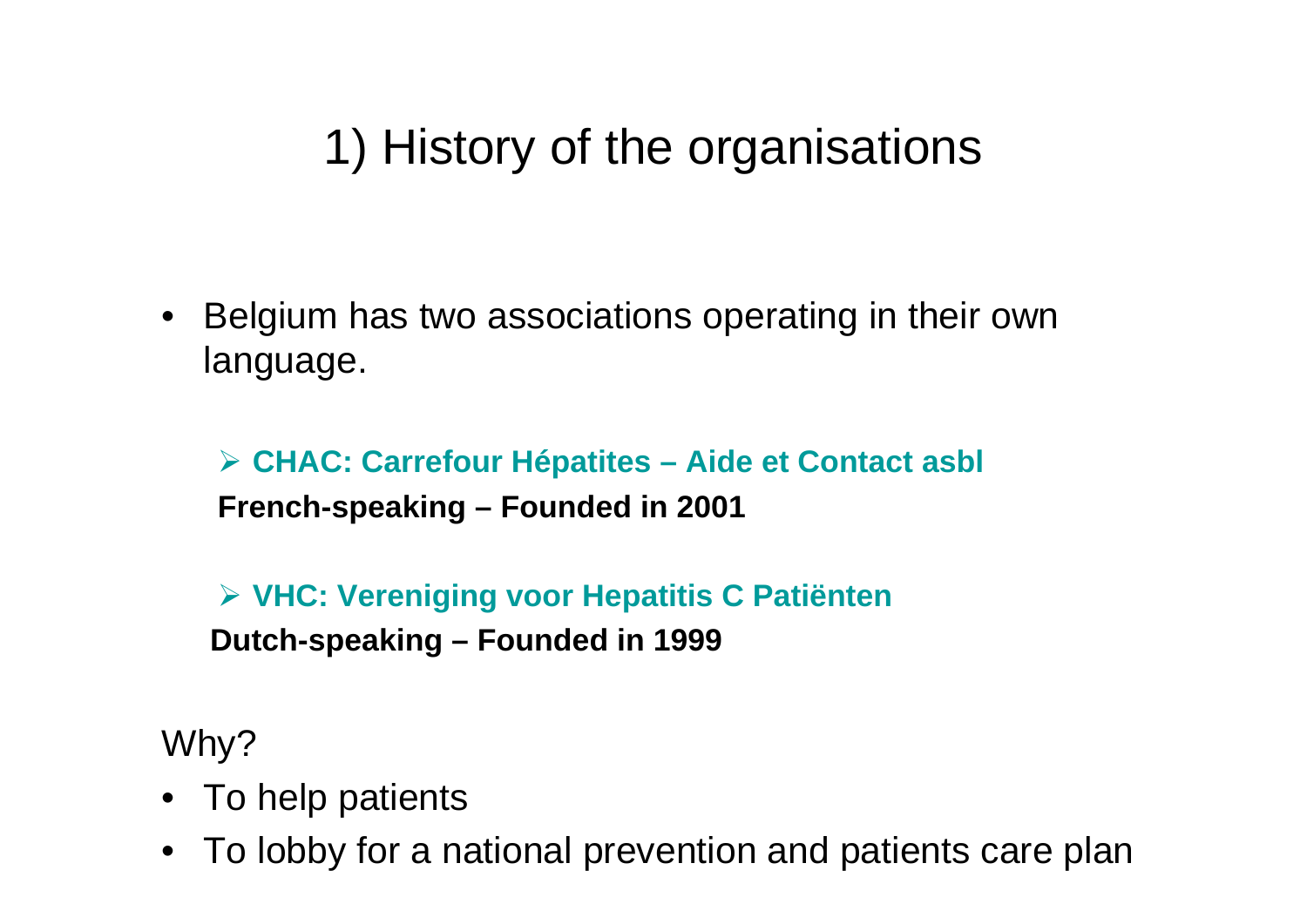## 2) Objectives and role of the organisation

- Unite fellow-sufferers
- Gather and distribute information
- Claim prevention and battle against Hepatitis
- Draw authorities' & medical professions' attention to Hepatitis
- Look after our members' interests
- Give information to the media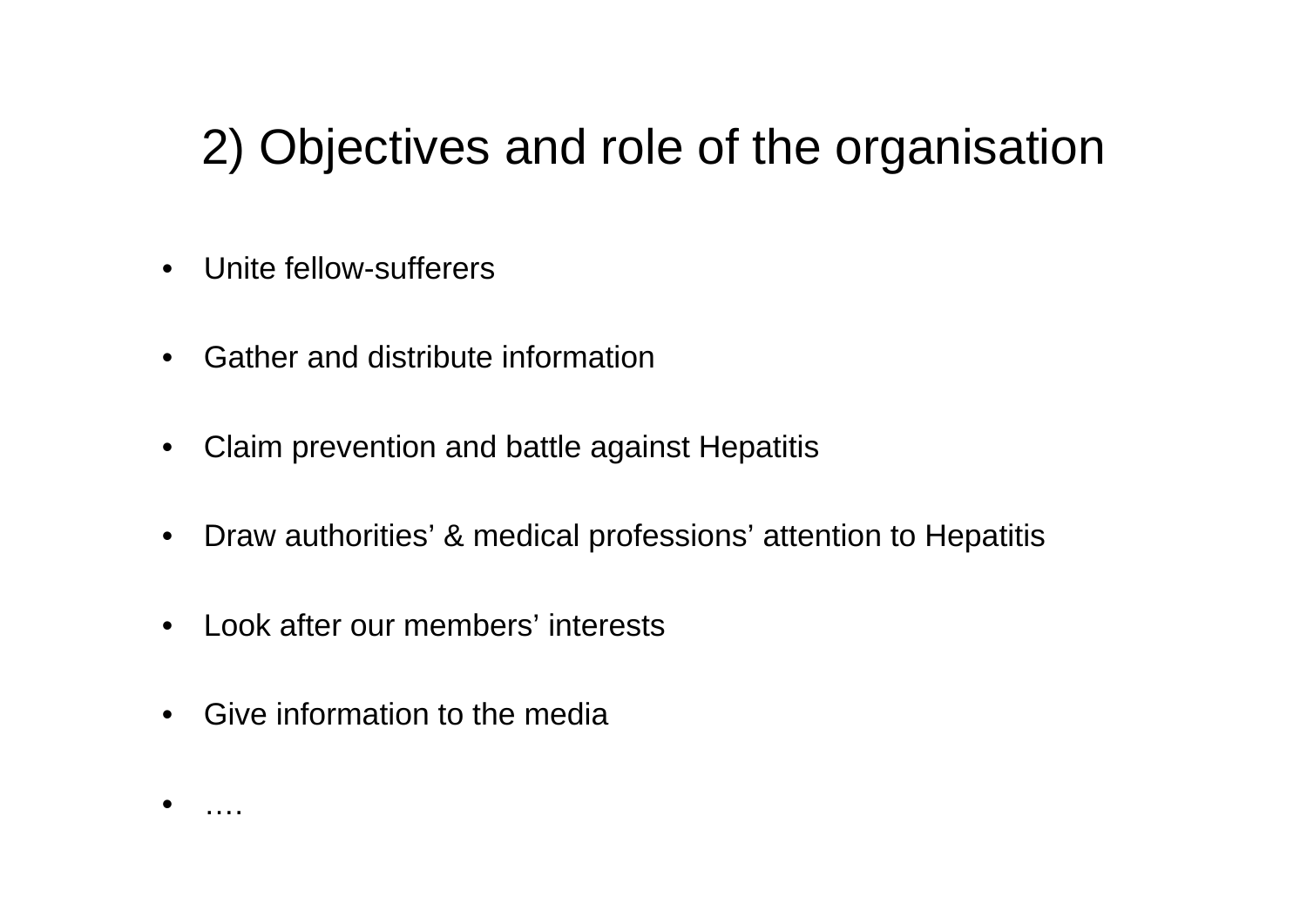## 3) How is it organised?

- VHC and CHAC are organisations with only volunteers: president, secretary, treasurer, and a few helping hands.
- All decisions are made in common agreement during our meetings.
- We work together with an advisory board from eminent doctors.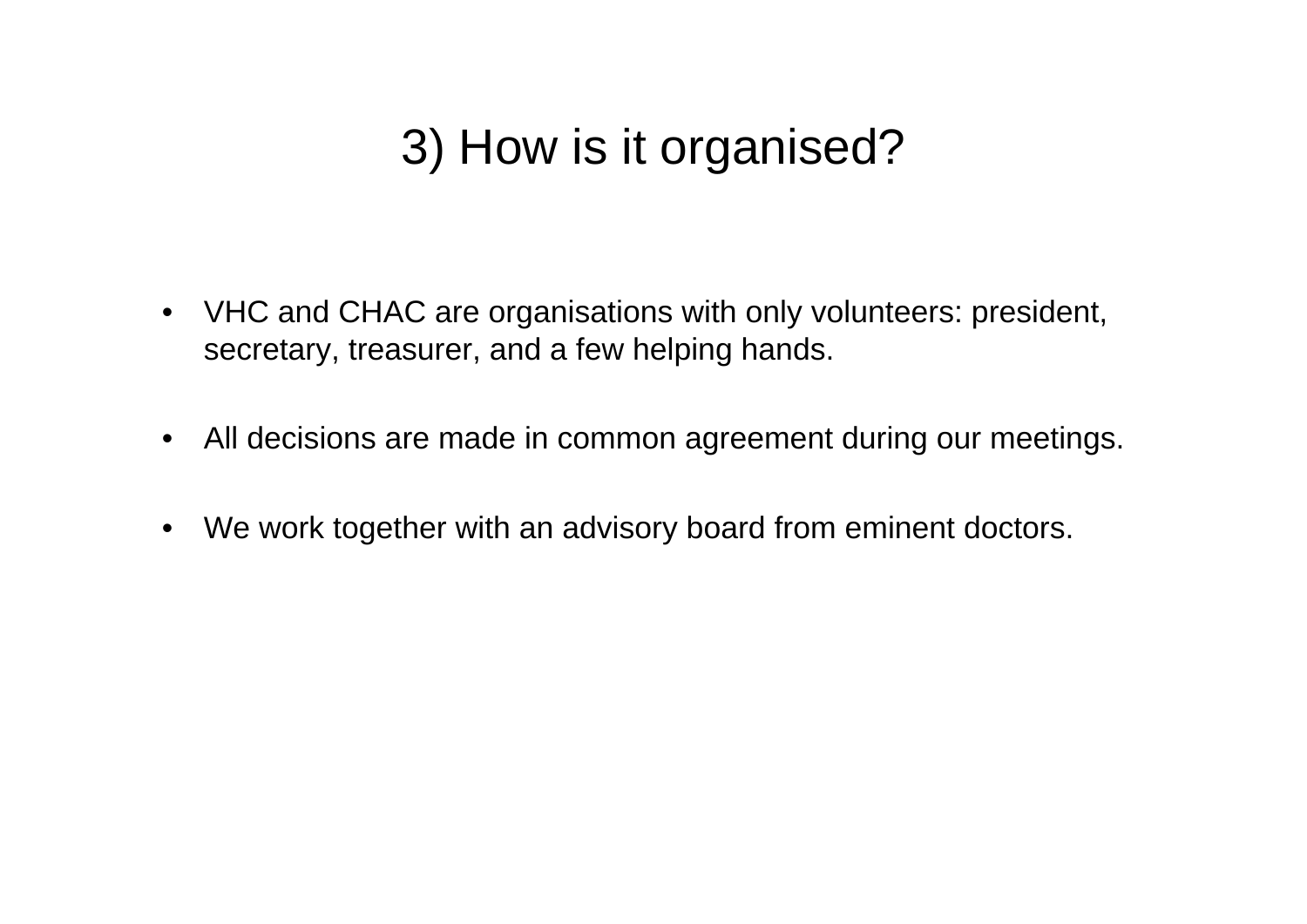## 4) Target audience

- Target audience: Patients and their family, risk groups, government, media and medical world.
- How is your organisation reached by its target audience? Information phone line, e-mail, a newsletter (paper and digital version) about viral hepatitis, forums in different cities, a website and a on-line forum.
- VHC has  $700$  members and CHAC  $\sim$  1000
- Conferences in schools and nursing schools + parliament commissions (to prepare projects of laws)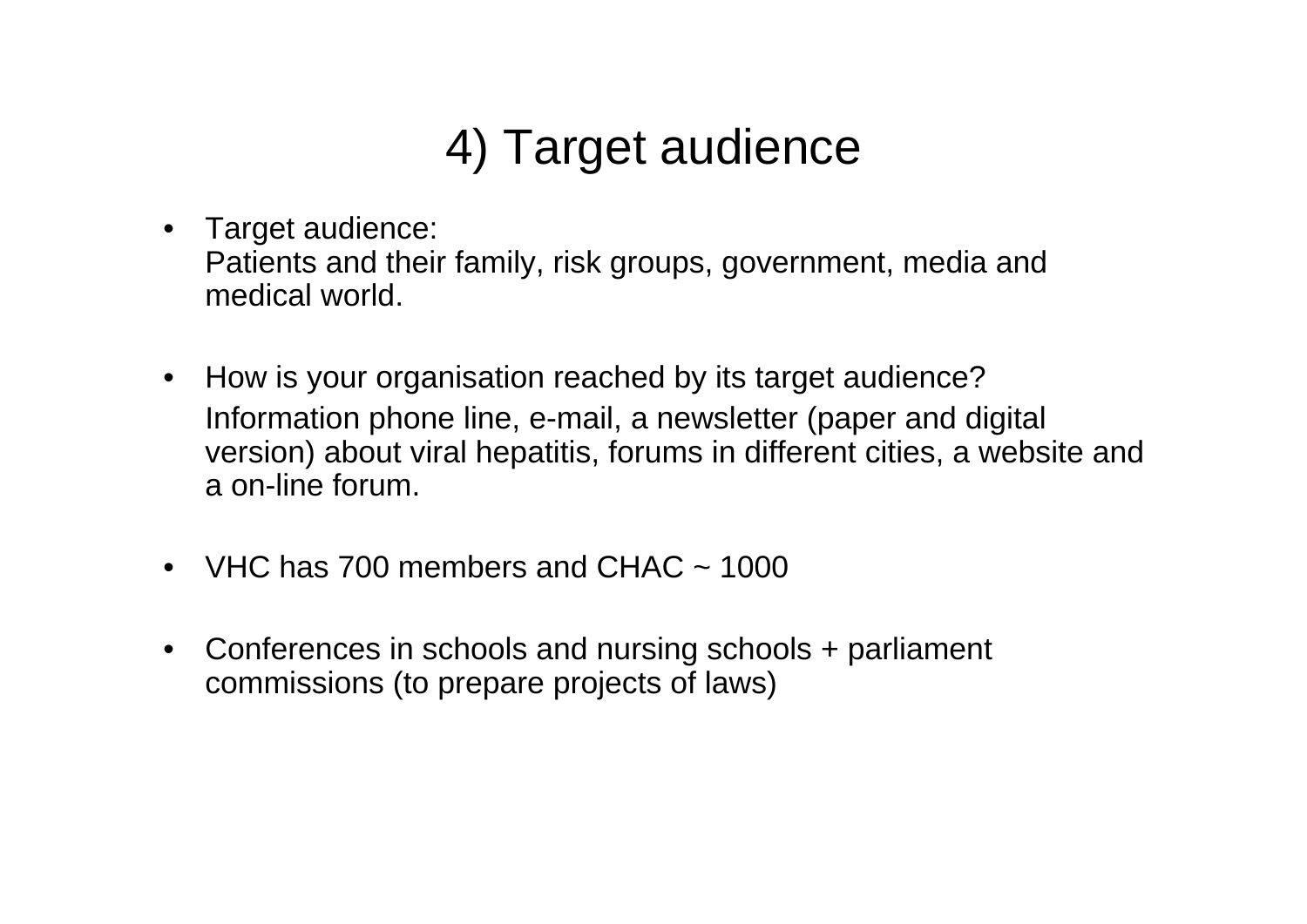## 5) Services and Activities: General

- Dissemination: all information is checked and approved by doctors
- Services to patients: information phone line, magazine, information brochures, website and an on-line forum.
- Lobbying with the several governmental levels in Belgium
- Research: follow-up of the latest national and international research
- Survey organised among 800 patients on the perception of their illness
- Publication of a book with testimonials and medical information from specialists
- Organising conferences and question evenings in several hospitals
- Public and media events (e.g. march in Brussels)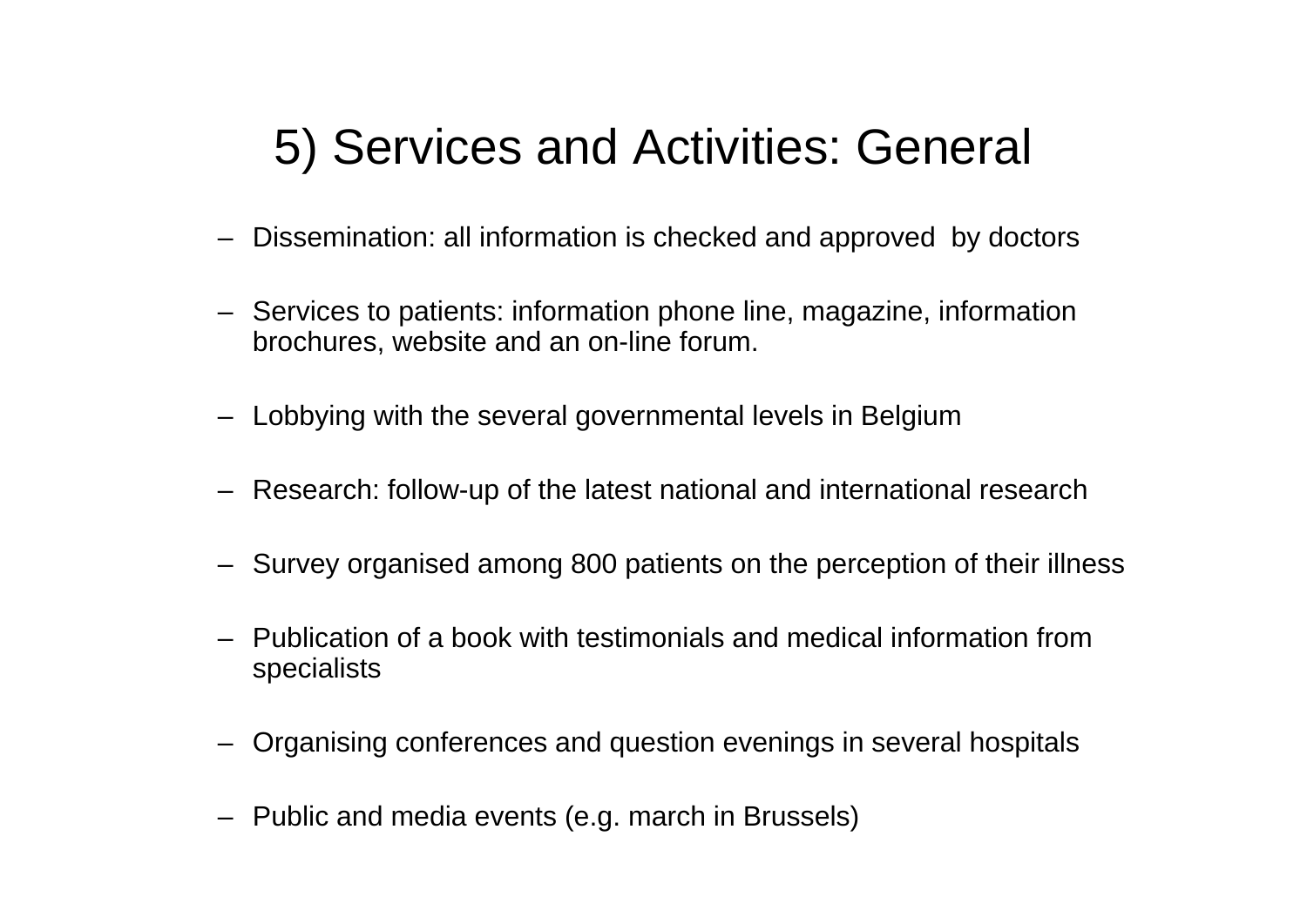## 6) Services and Activities: Prevention

- Own information folder
	- Mailing to all the generalists
	- Distribution in schools, drug prevention centers, ...

– ...

- Symposia to inform the population
- Prevention brochure for footcare
- Guidelines for tattooing
- National campaign VHA-VHB vaccination (with partners)
- Trying to obtain reimbursement of hep A and B vaccination for chronic hep C patients
- Project of law regarding prevention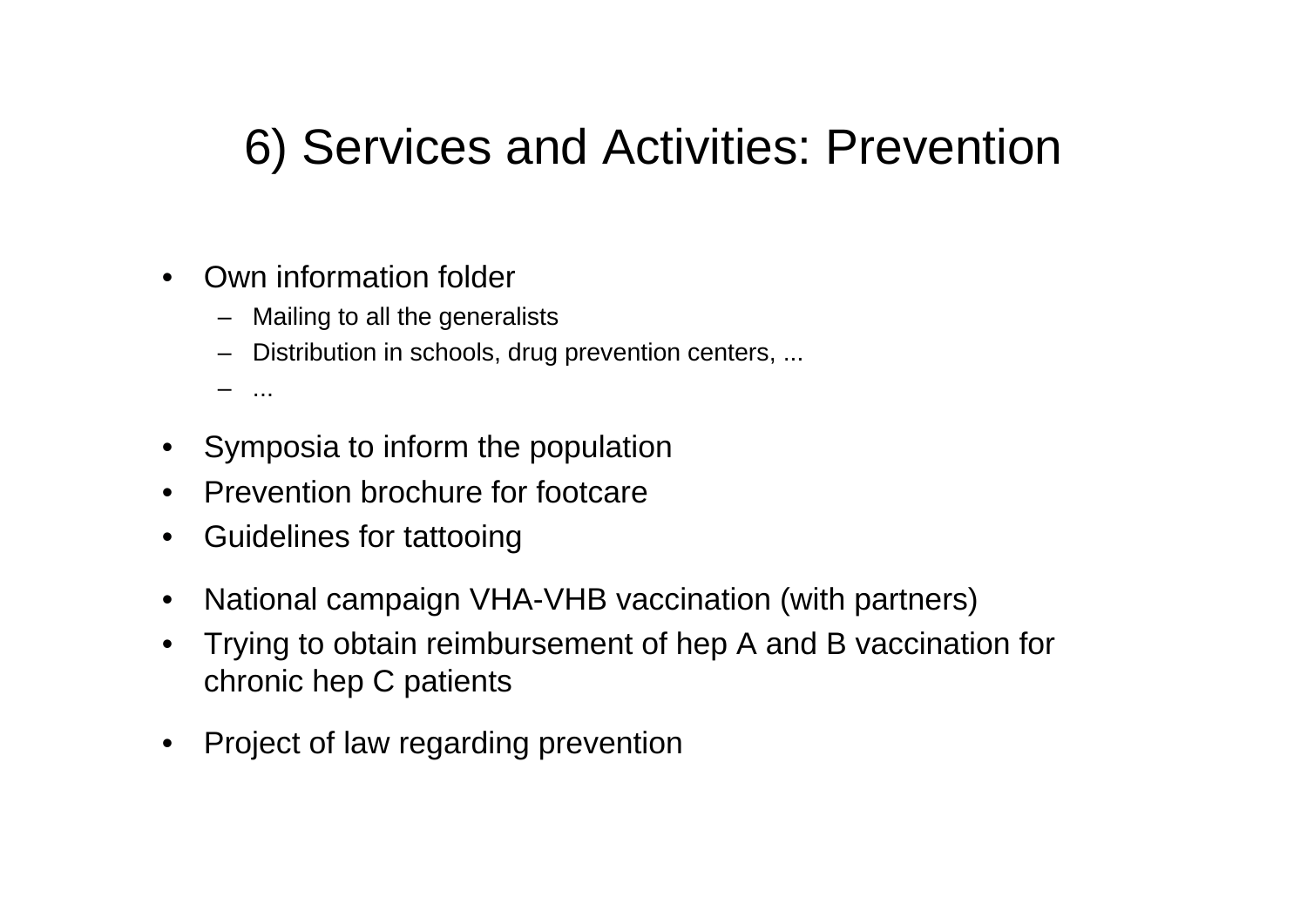## 7) Support and Financing

- Membership fee
- Donations. Every gift above 30 euro is tax deductable.
- Fundraising events: selling cookies, CD-Rom, books, ..
- No structural governmental support (occasionally, for particular actions some support is given)
- Pharmaceutical industry: support from local branches
- Foundations: no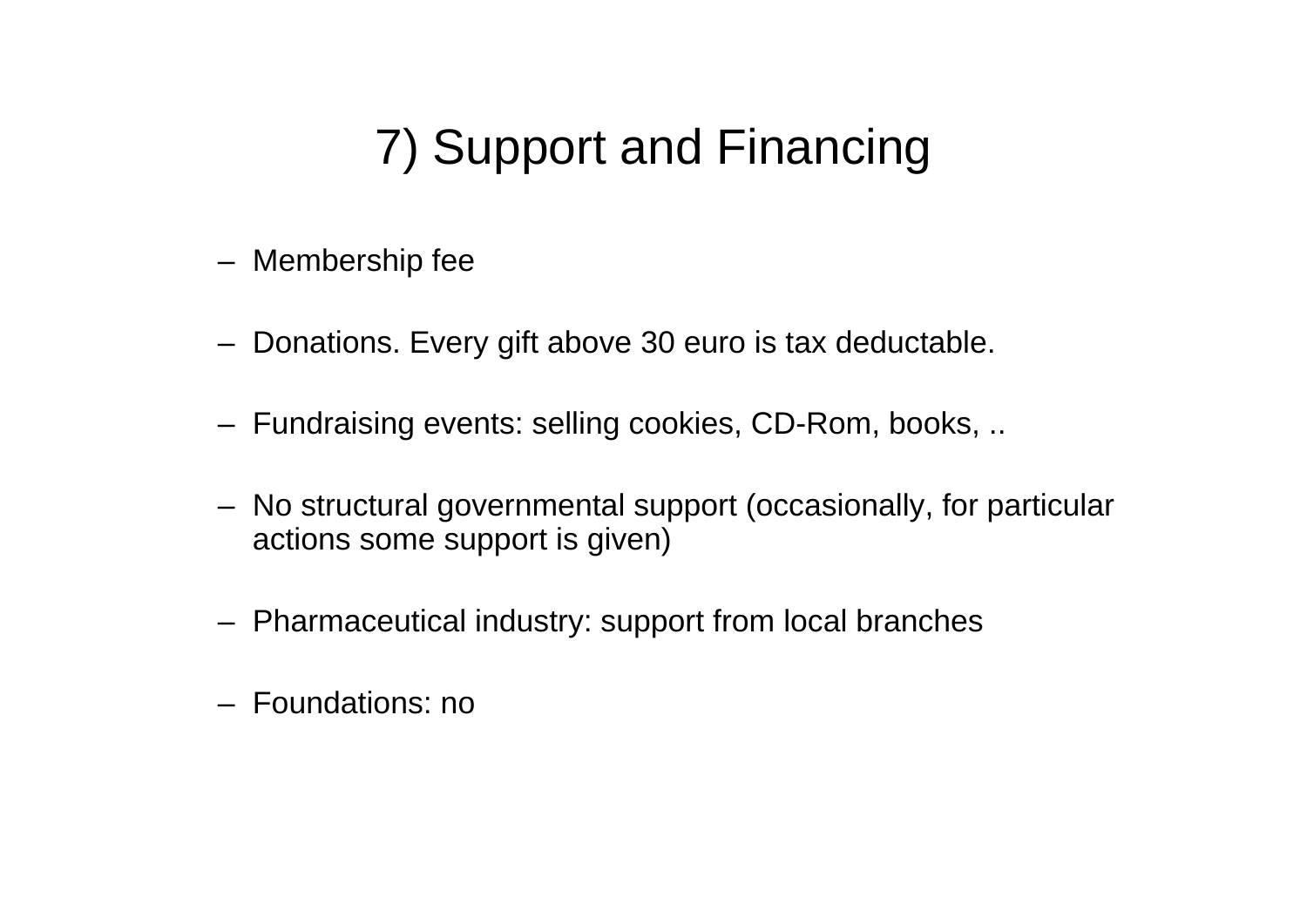## 8) Other related groups active in your country

- Belgian, Flemish and Walloon patients' platform
- Physicians from Flemish and Walloon hospitals
- Association of liver transplants
- Belgian Association for the Study of the Liver
- Association Flemish and Walloon gastro-enterologists
- Different drug prevention and HIV associations
- Prisons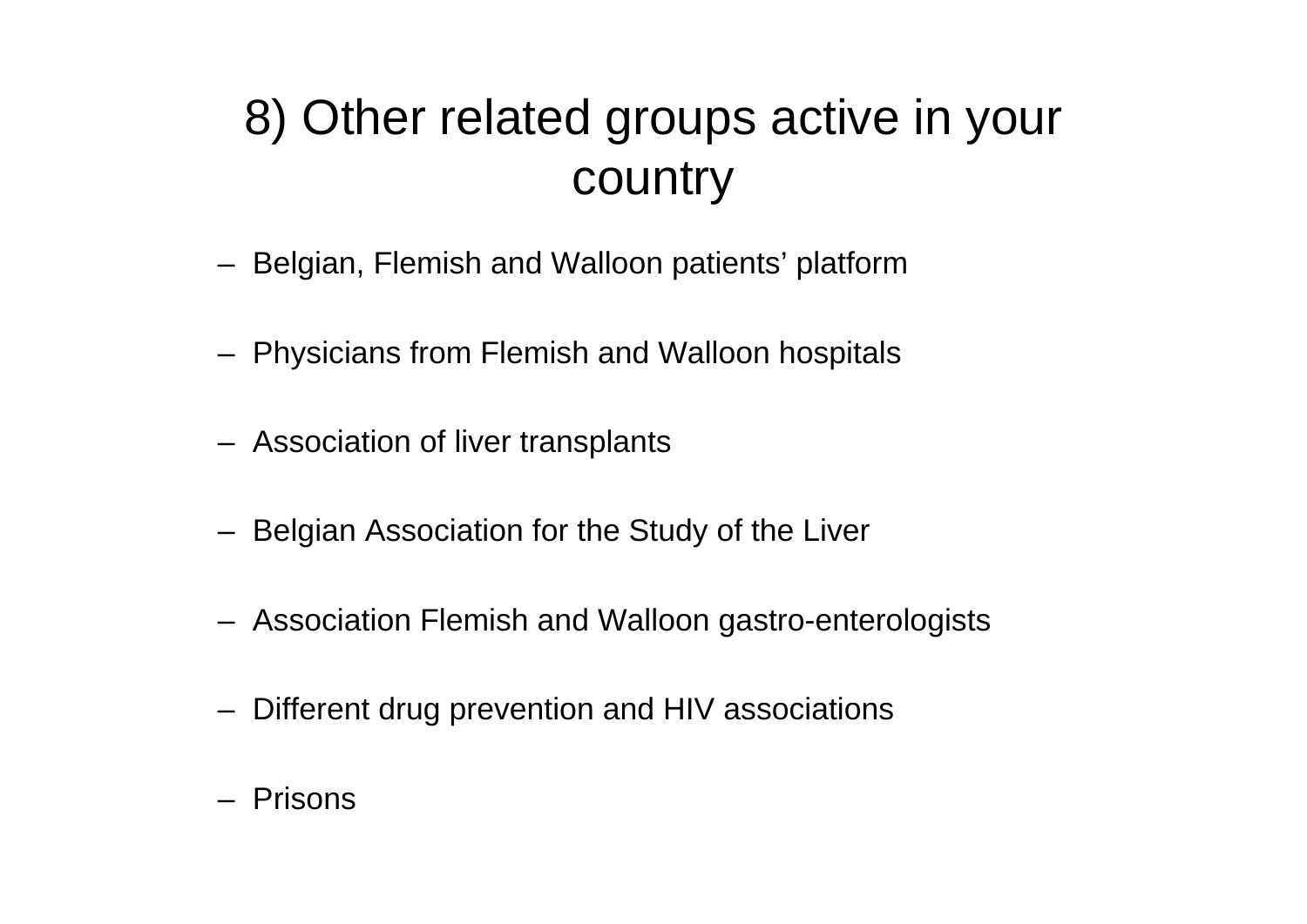## 9A) Strengths

- Only 2 Hepatitis patients' associations in Belgium
- Main organisations providing information to media and patients
- Organising a national campaign for the international Hepatitis Day
- Support from all hepatologists and the BASL

• Despite intensive lobbying, there still is no national information and prevention plan !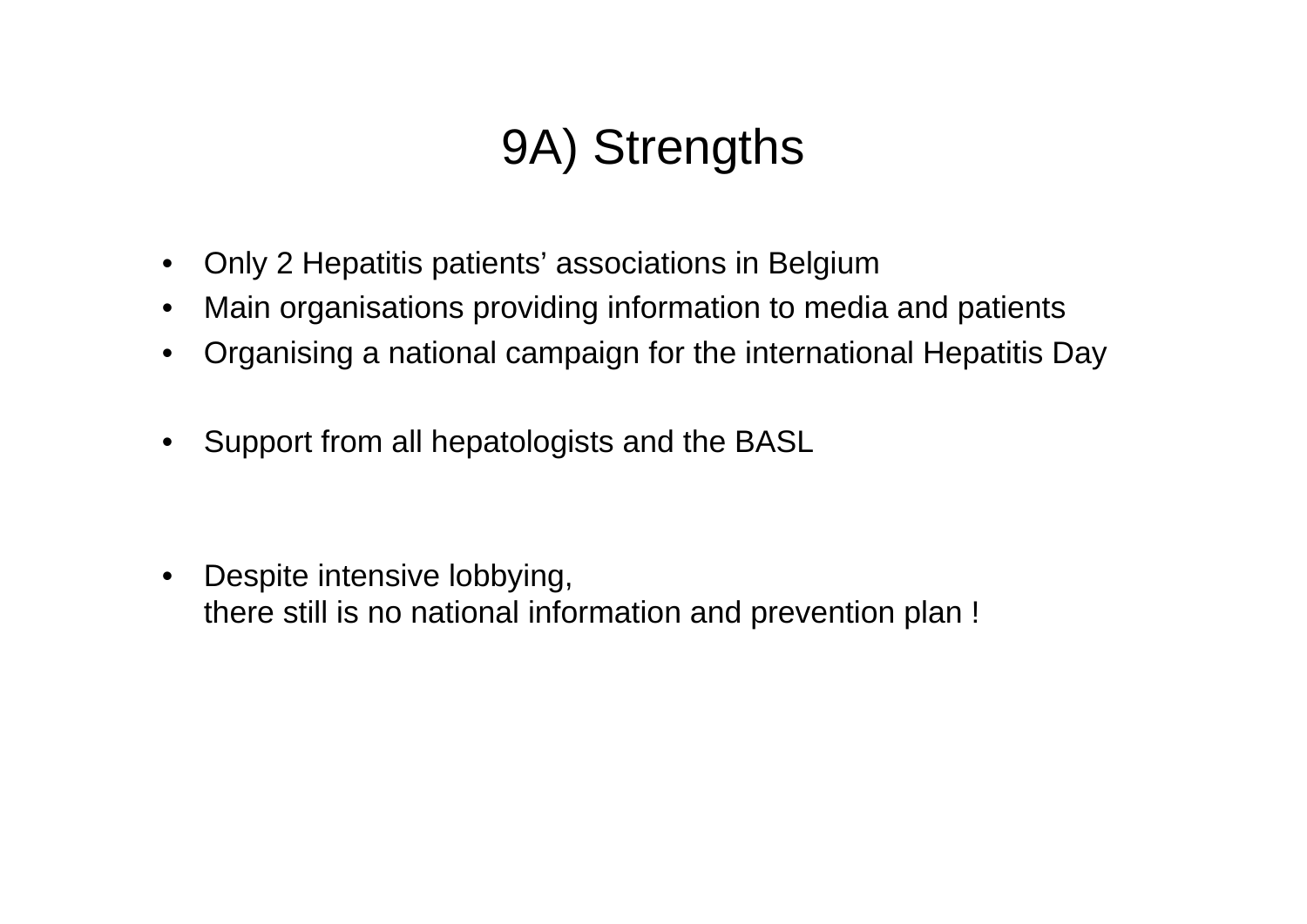### 9B) Strengths toward improved prevention

- Reimbursement of medication for most patients (unfortunately not for children, patients with normal ALT, relapsers, acute chronic hepatitis C)
- Trying to set up a national prevention campaign
- Created more awareness among medical professions and governments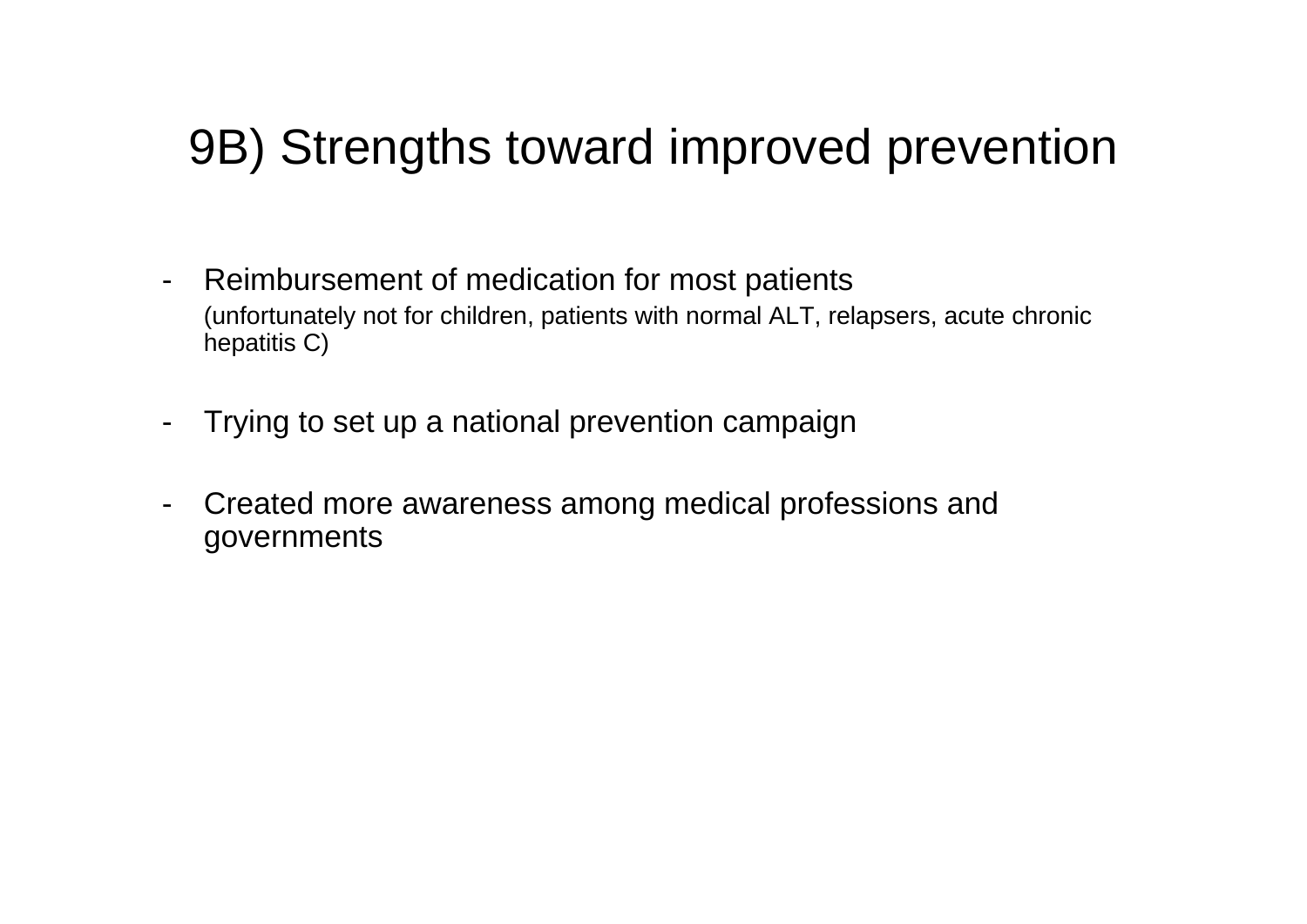## 10A) Challenges

- No government support
- Collaborators not enough people who can help with the daily efforts of our organisations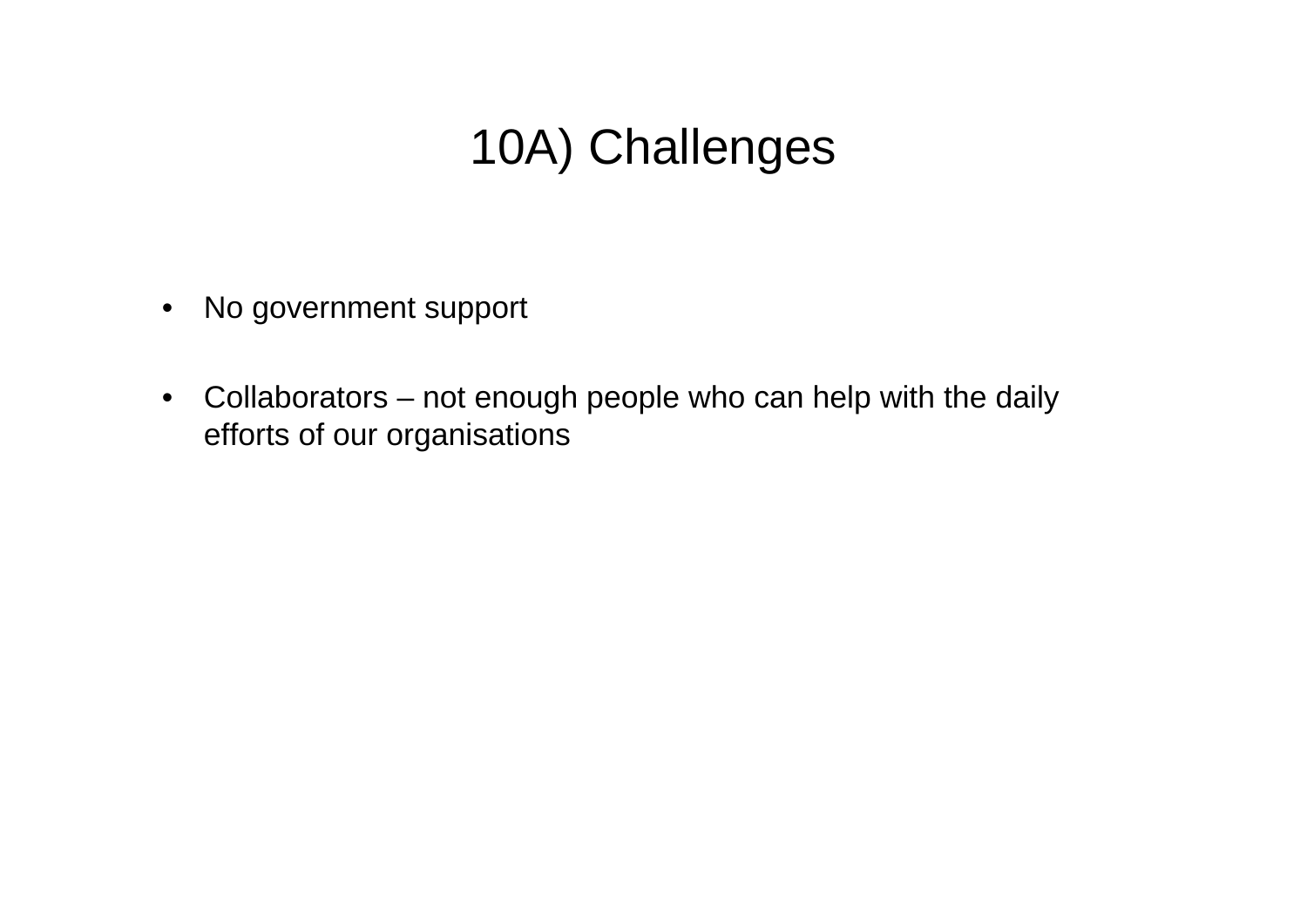## 10B) Challenges and thresholds toward support of improved prevention

- Obtaining government support and funding
- Interim government all health issues are on hold till March 2008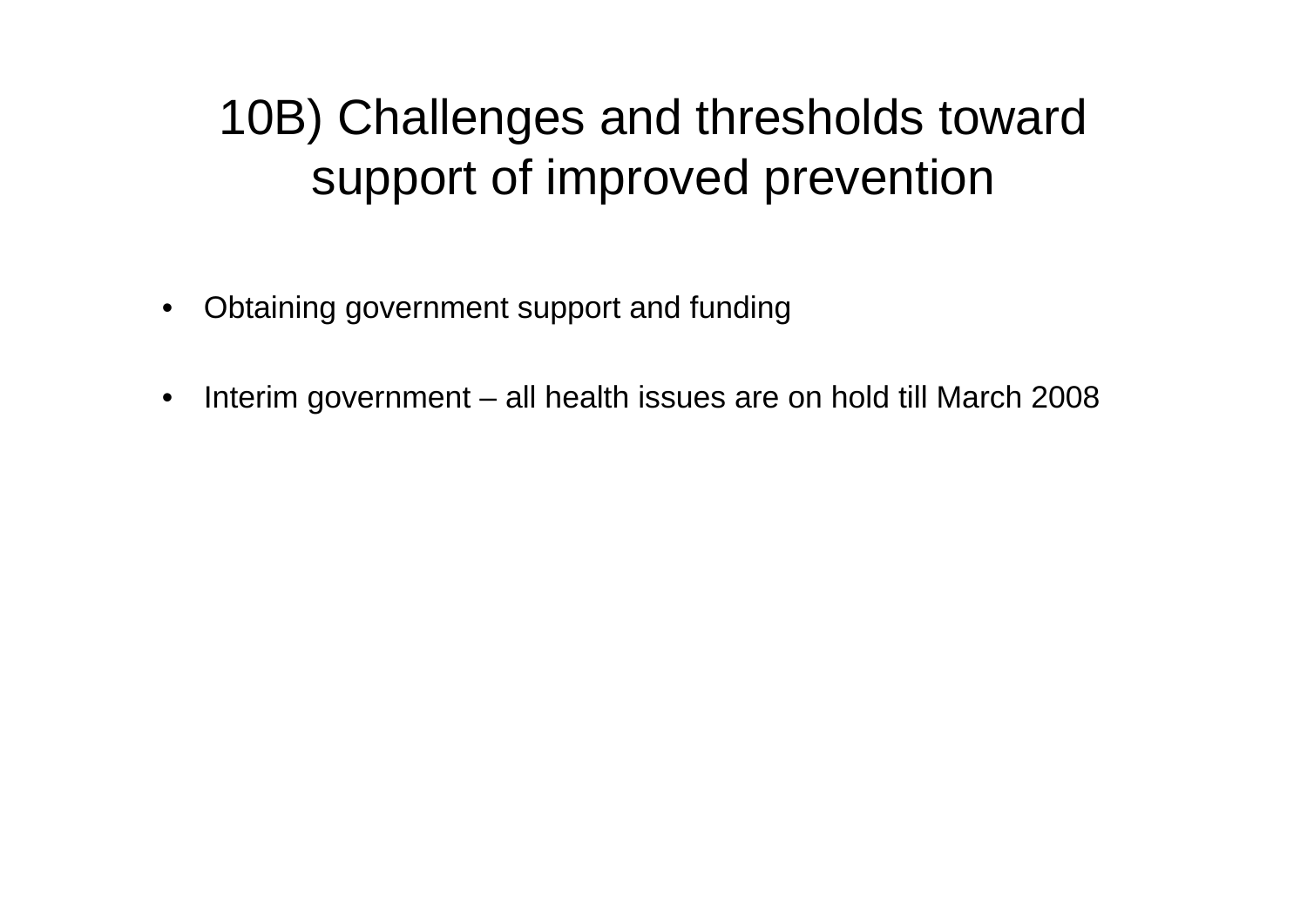

#### **Some VHC Patients Activities**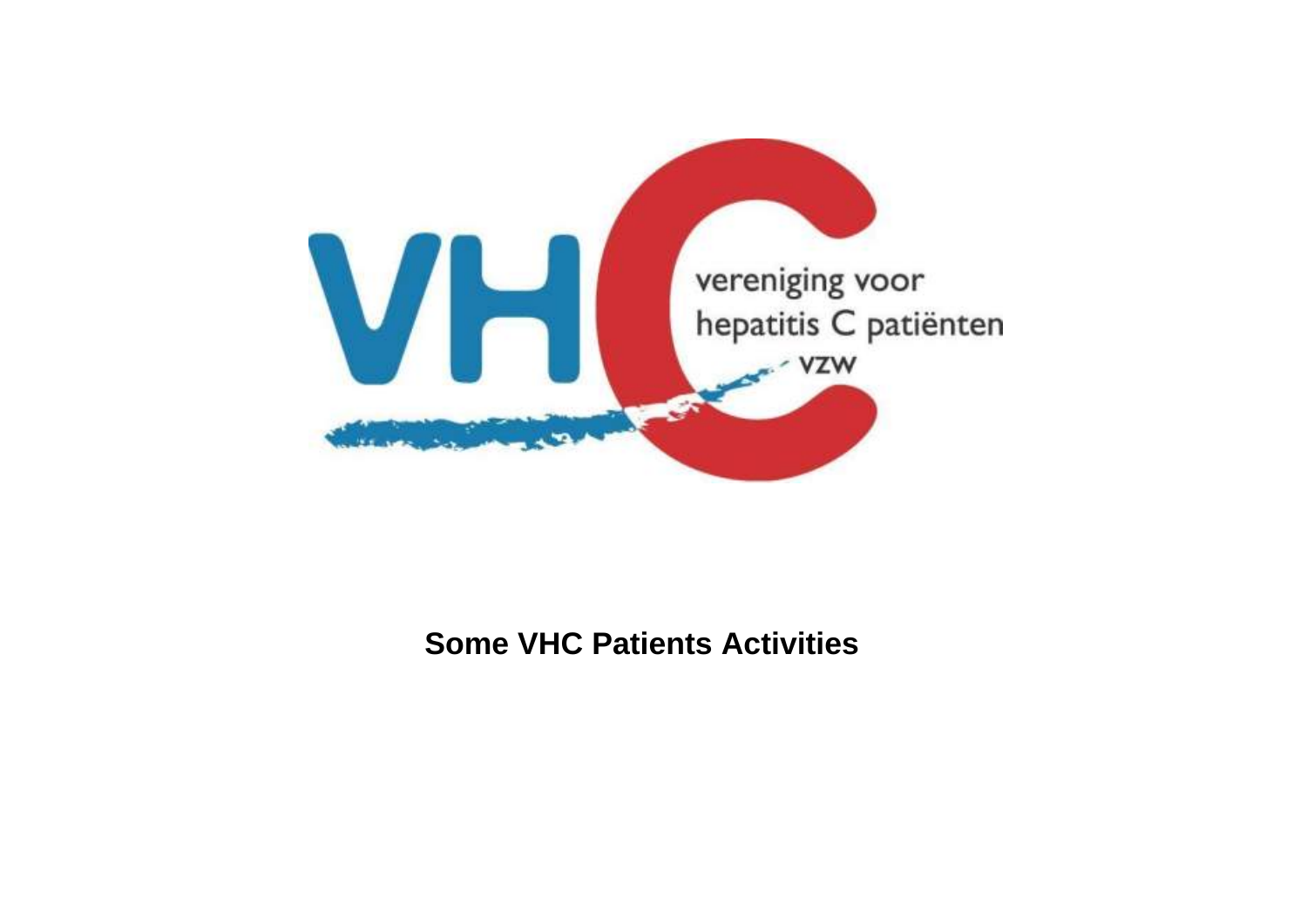More then 100 people at the information conference with different renowned specialists during the **National Hepatitis Day** !



*Media coverage in several newspapers and on national television*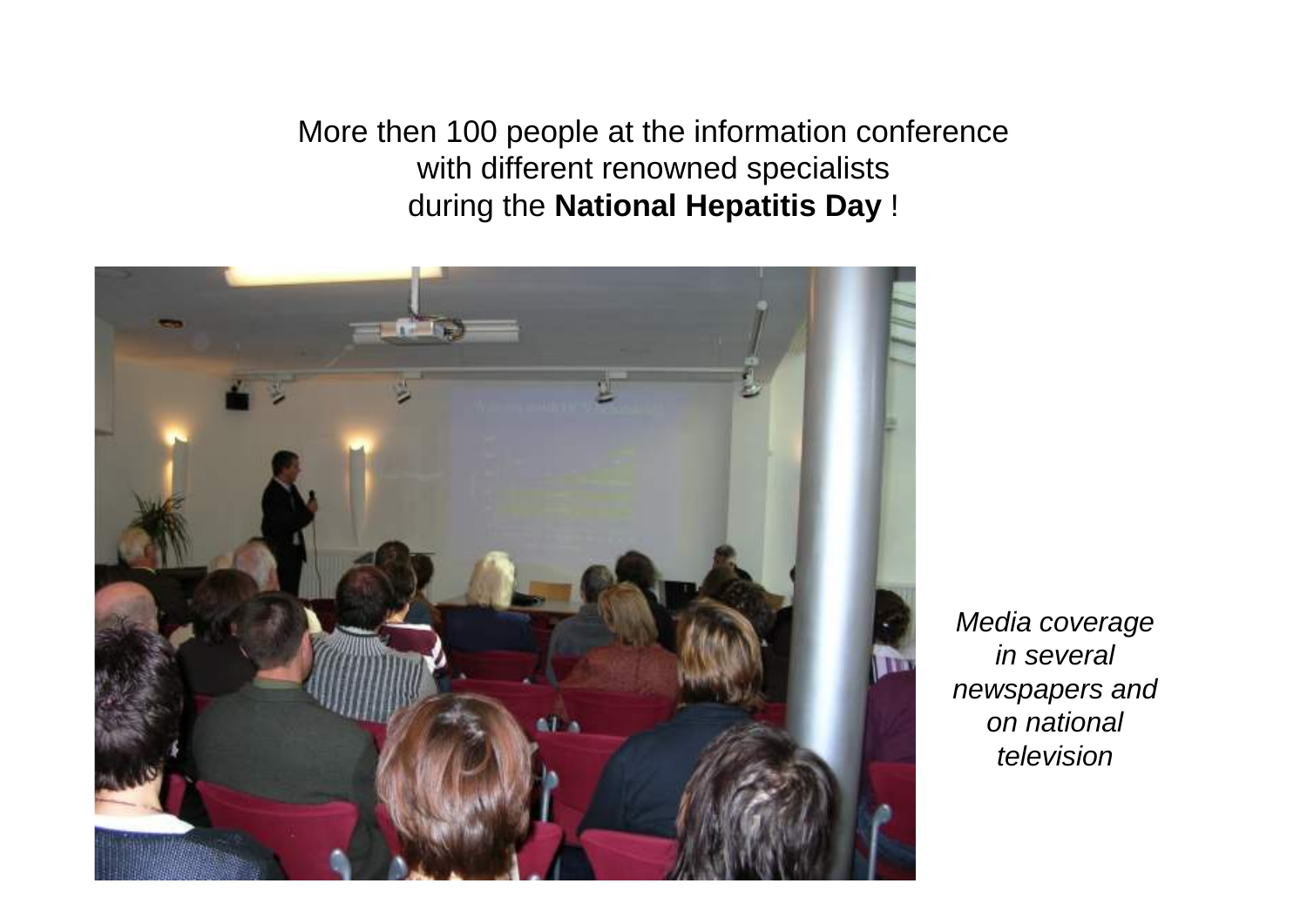#### Legendary **70's rockband MC5**  testifying about the hep C contamination of one of its members

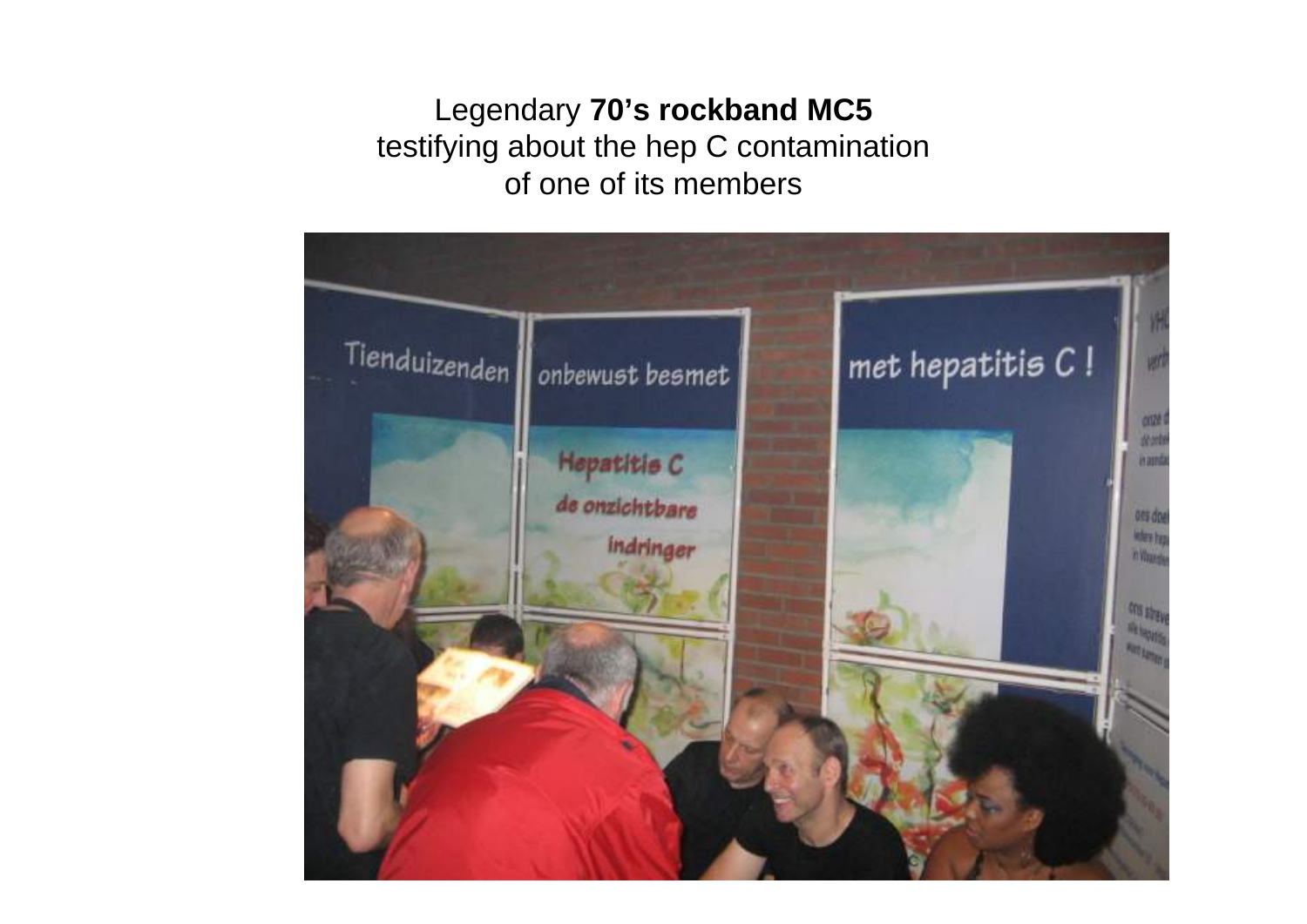## **Publications**

• Publication of a book with the latest information on and testimonials about hepatitis C



• Dissimination of our magazine (4 times / year)

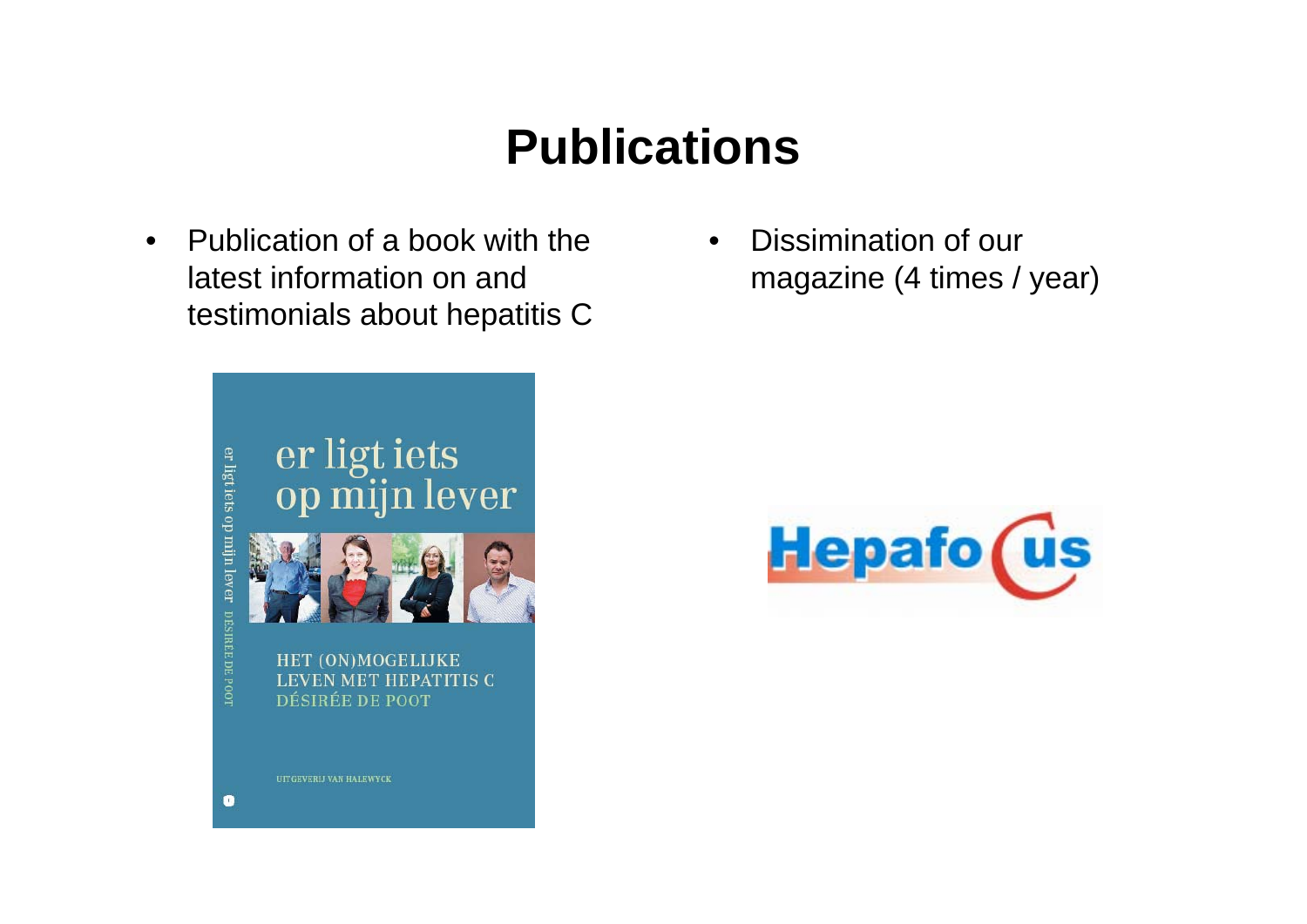

#### **Some CHAC Activities**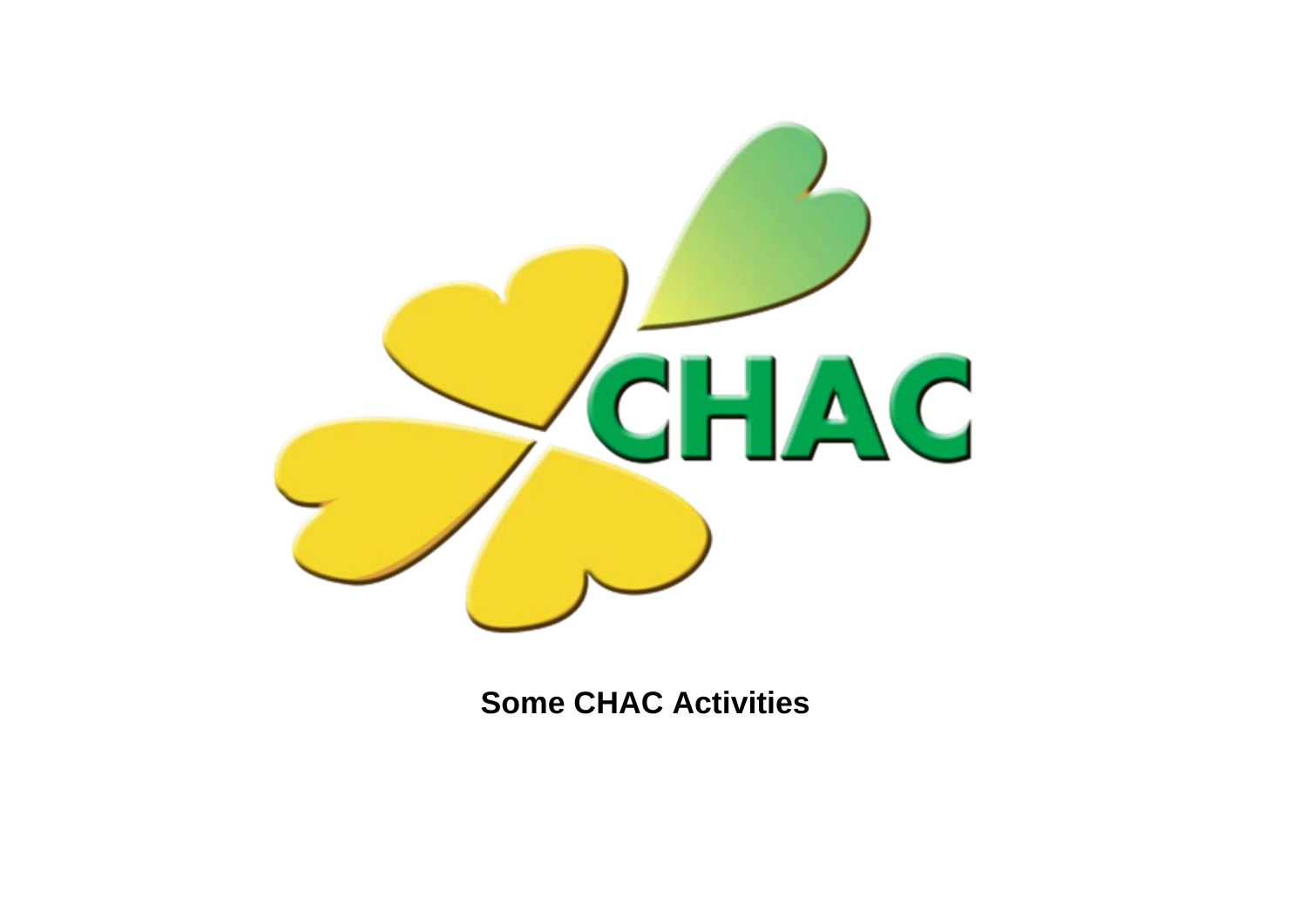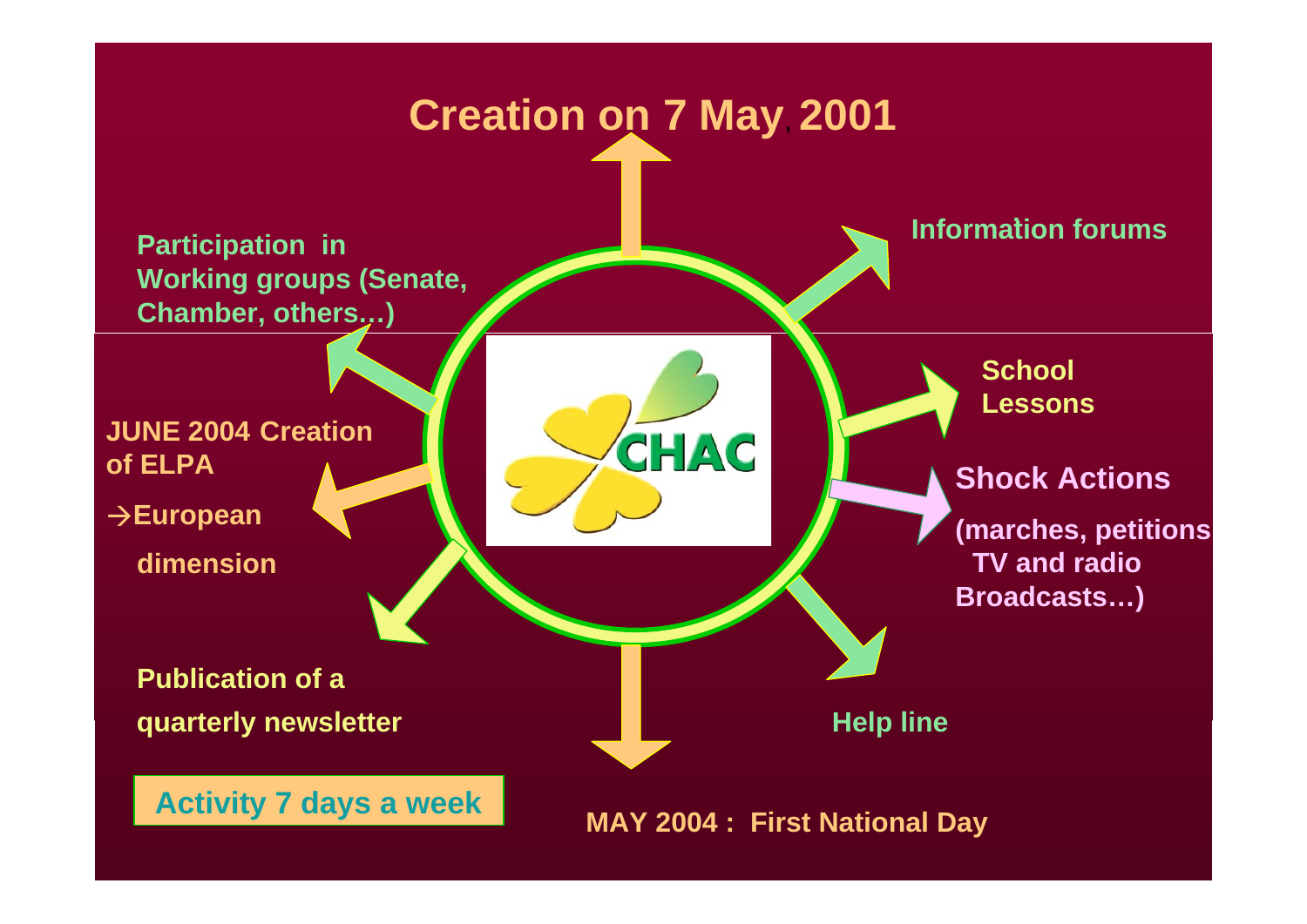

#### **March in Brussels 2002**

#### **March in Brussels 2005 with VHC Patienten**

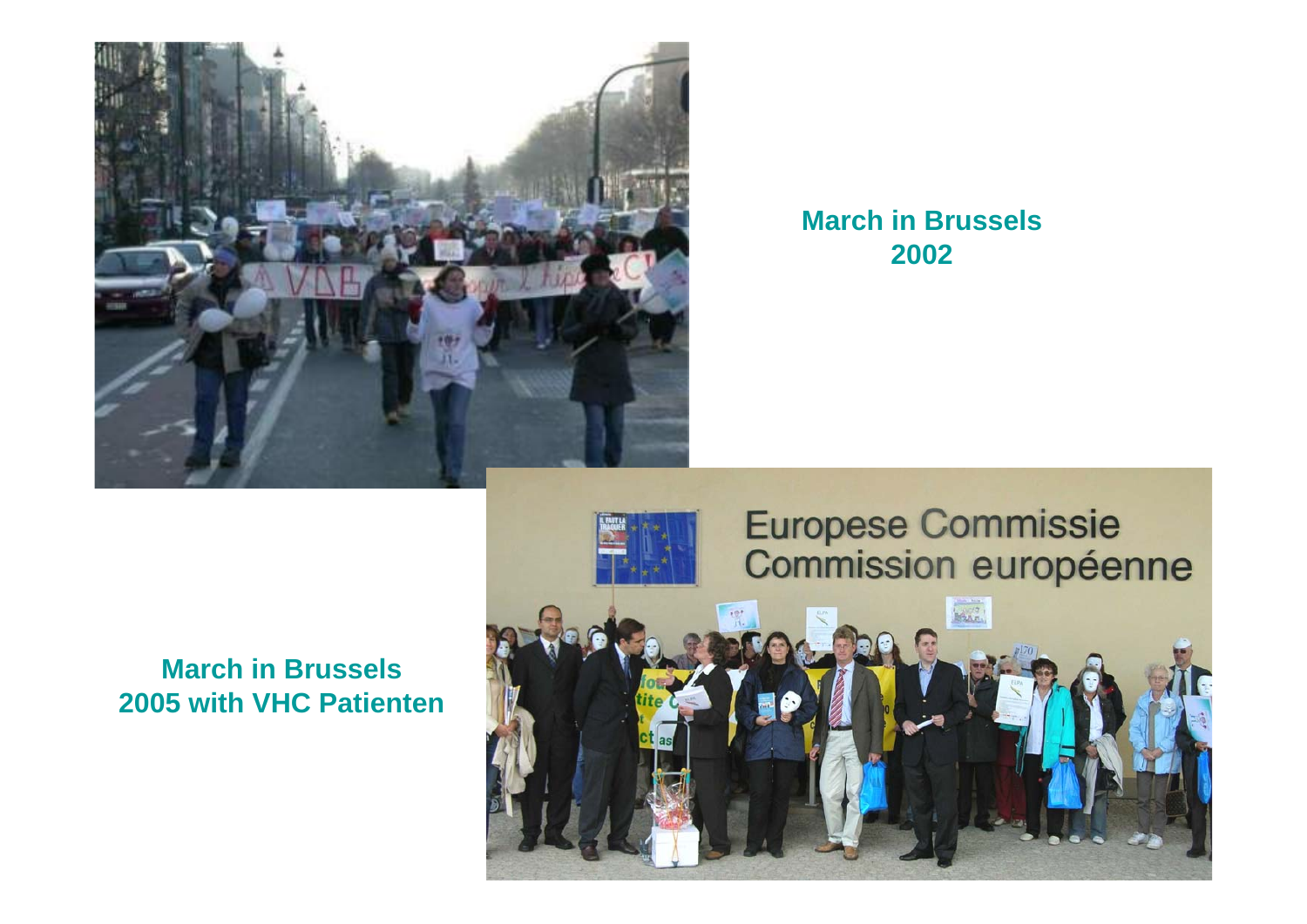· Film informatif · Artistes de rue - Artisans, brocanteurs - Restauration · Baptêmes de l'air en mongolfière · Parcours santé... - Actyltés ladiques pour les enfants - Orchestre "Les Foes du Roi" - Karaoké

> · Match de foot coup d'envoi donné par **Marc Wilmots**

Présence de nombreuses personnalités du monde associatif, culturel et politique. Présence sur place de Jacques Sondren qui caricaturera à grandes dents qui le yeut.

WAT, DU MINUTE enc let in

**MARKET** 

en soirée. Souper - spectacle animé par **Georges Pradez** avec **Marc Herman** 

> **Renseignements** & Réservations:

861/26.68.90 0485/38.46.61

charastilluignet.be

#### **Journée Nationale de** lutte contre l'hépatite C.

DEL HEPATITE

**Statut** 

Au Hall des Sports Roi Baudouin à Jodoigne Le dimanche 23 mai 2004 de 10 heures à l'aube

PAF : 2 € à l'entrée du site. PAF pour le souper spectacle : 60 € 140 € pour les membres du CHAC)



**May, 2004 National Journey**

### **Creation of a film about viral hepatitis**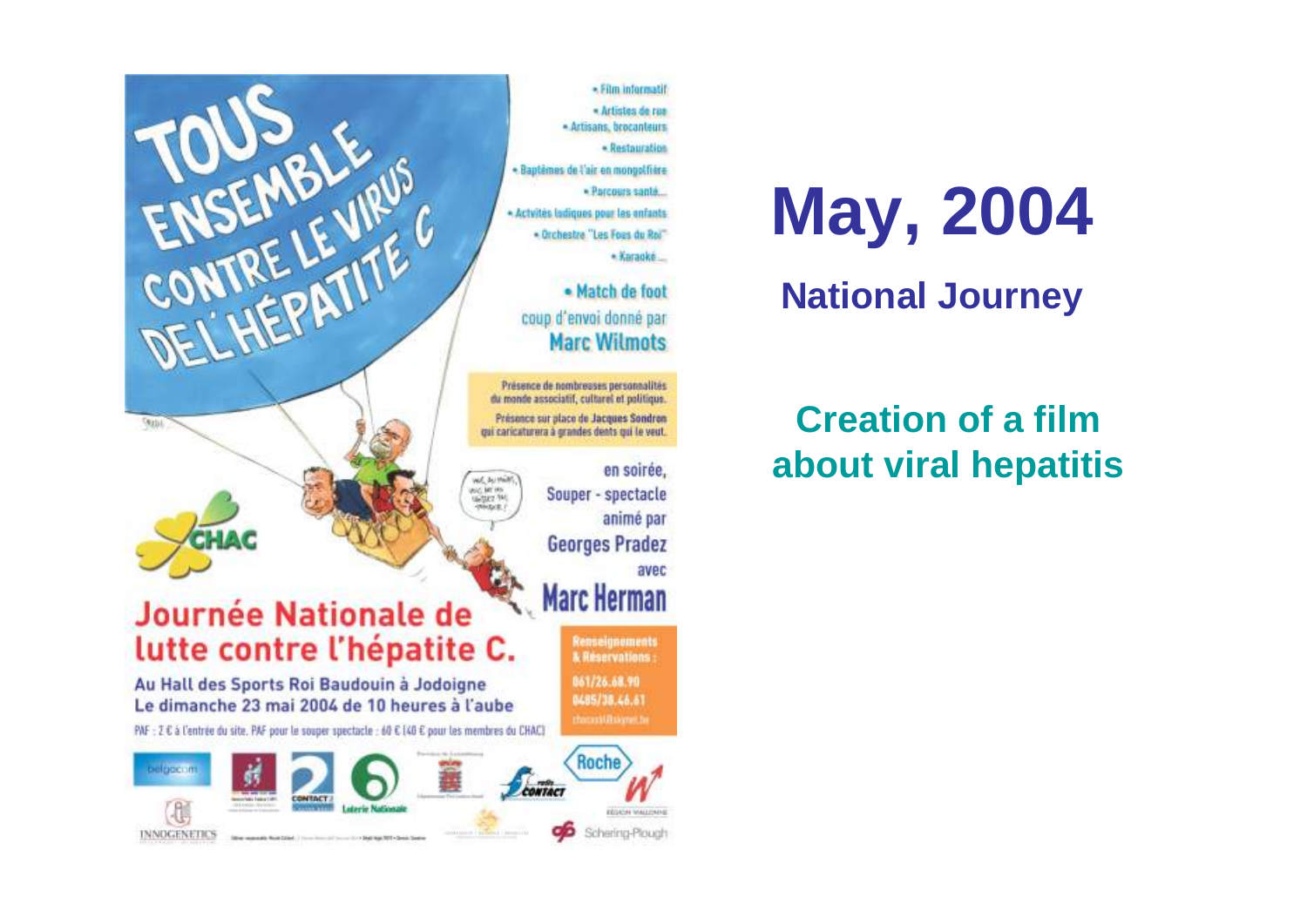

# **May, 2005**

### **National Campaign**

**(with partners)** 

### **VHA-VHB Vaccination**

Vaccination contre les hépatites A et B

Je signe maintenant un contrat pour la vie!



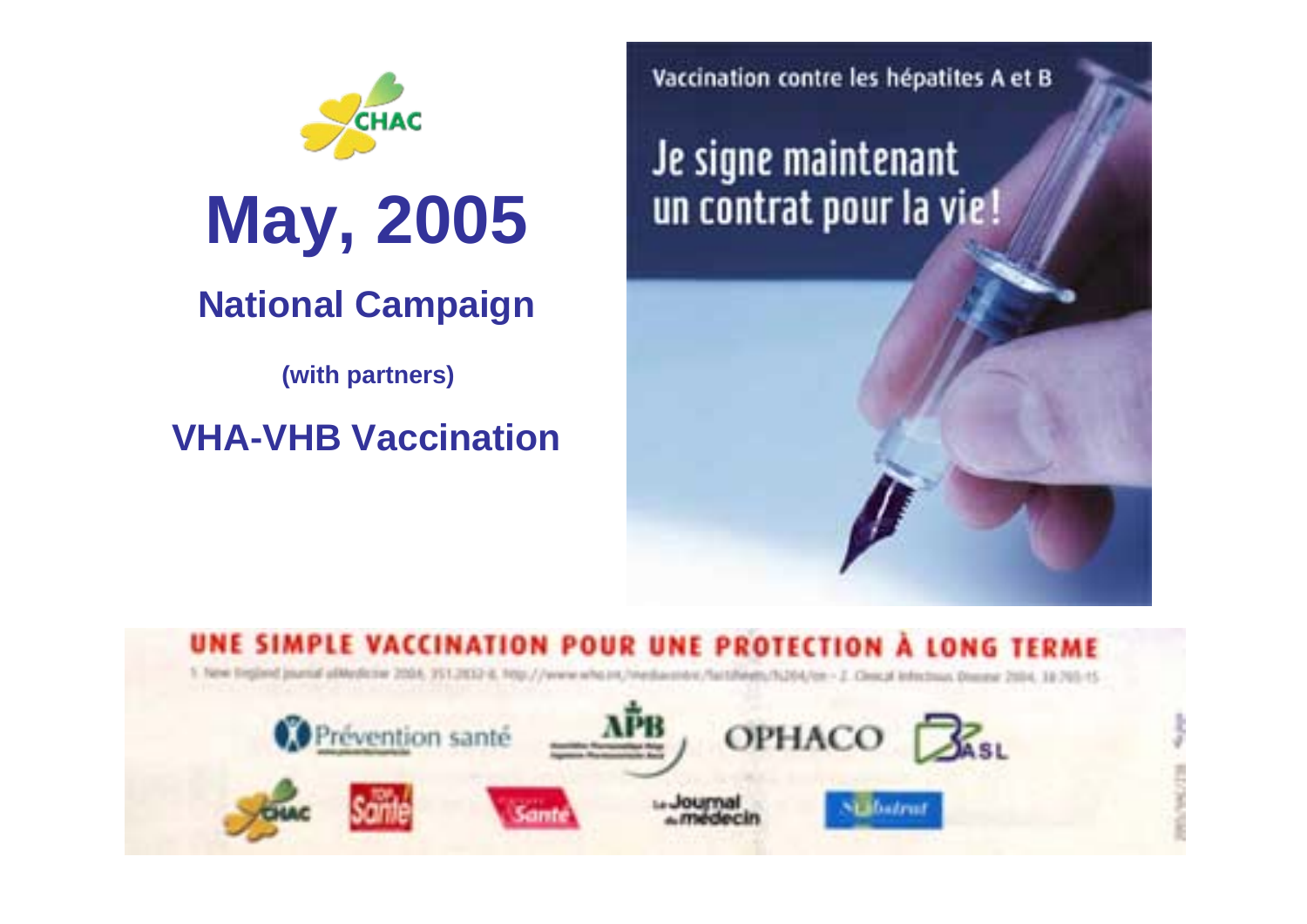**A book for children**



### **A poster, a flyer**





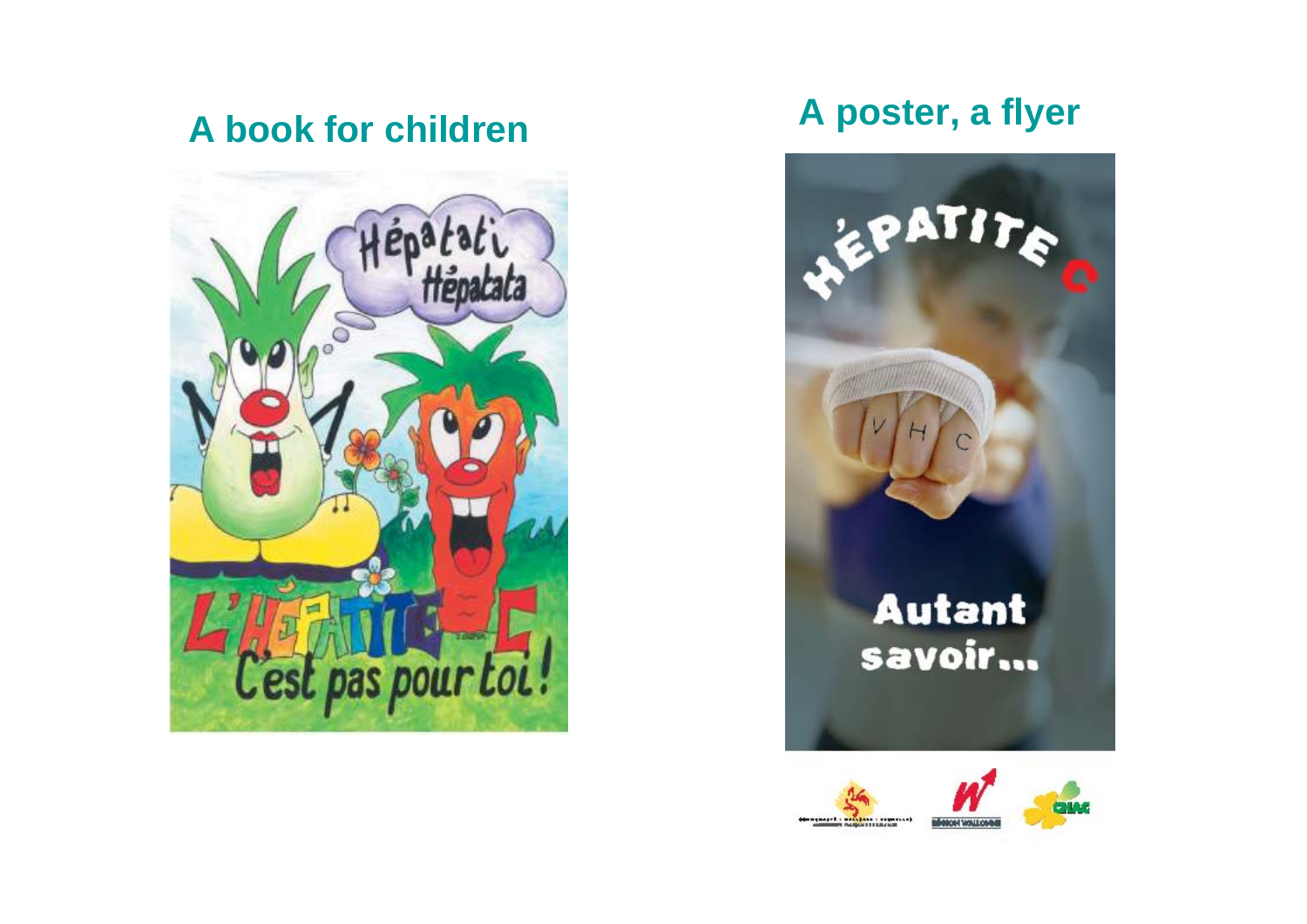#### **Many forums, meetings ...**



Belgian Week Of **Gastroenteroly** 

The Minister Our stand

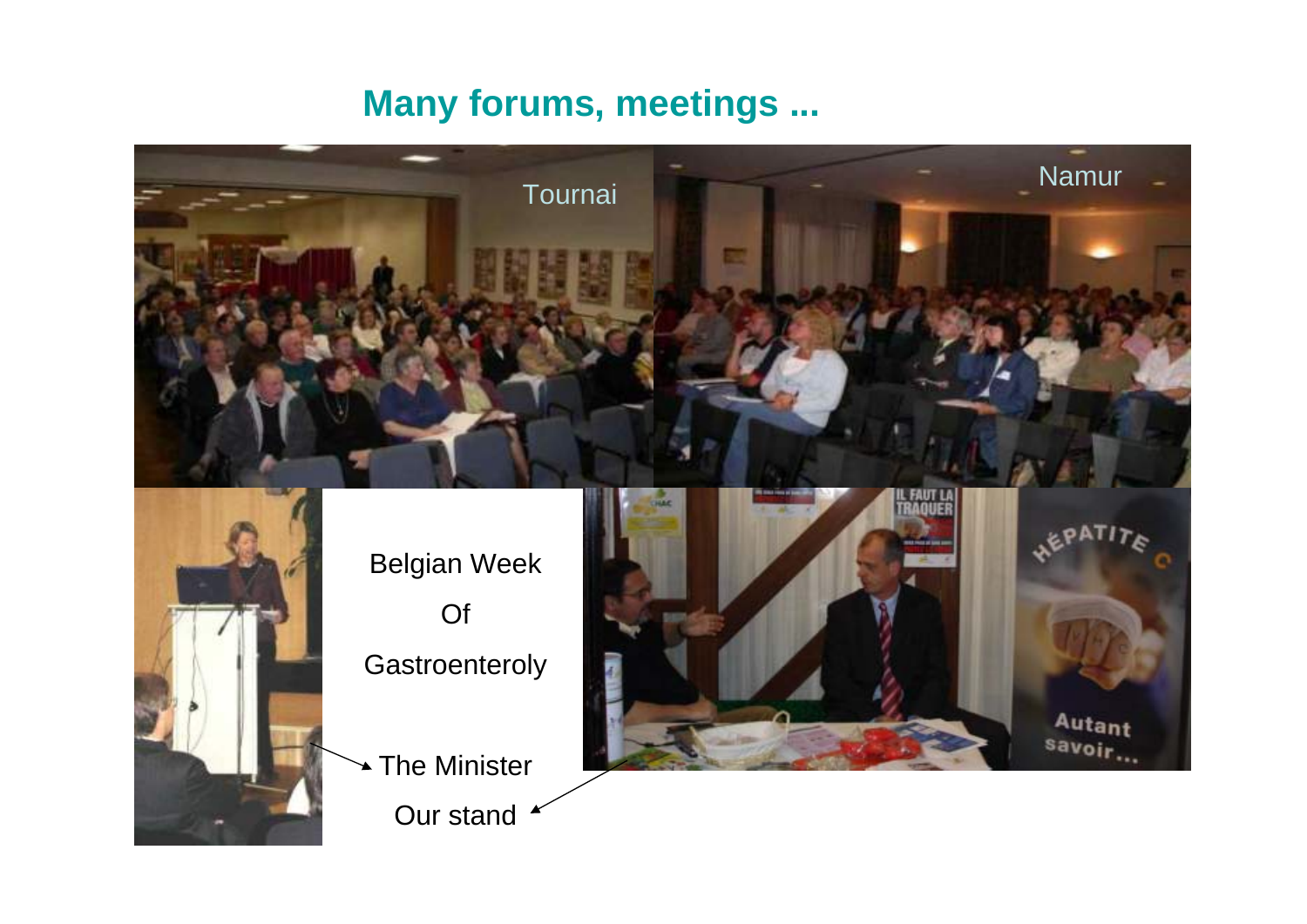## **2006 - National Survey**







*What is she going to say? What is he going to hear? What does she have in mind?*

### **"Vivre ou avoir vécuavec une hépatite virale"**



**Poisson-Moulin, 3 B-6640 Vaux-sur-Sûre Belgium**

**Tél./Fax: +32 (0)61 26 68 90 E-mail: chacasbl@skynet.be Web: www.chacasbl.be ou www.hepatites.be**

**Nobody's Unpredictable**



**Août 2006**

**Réf. 714BZ01**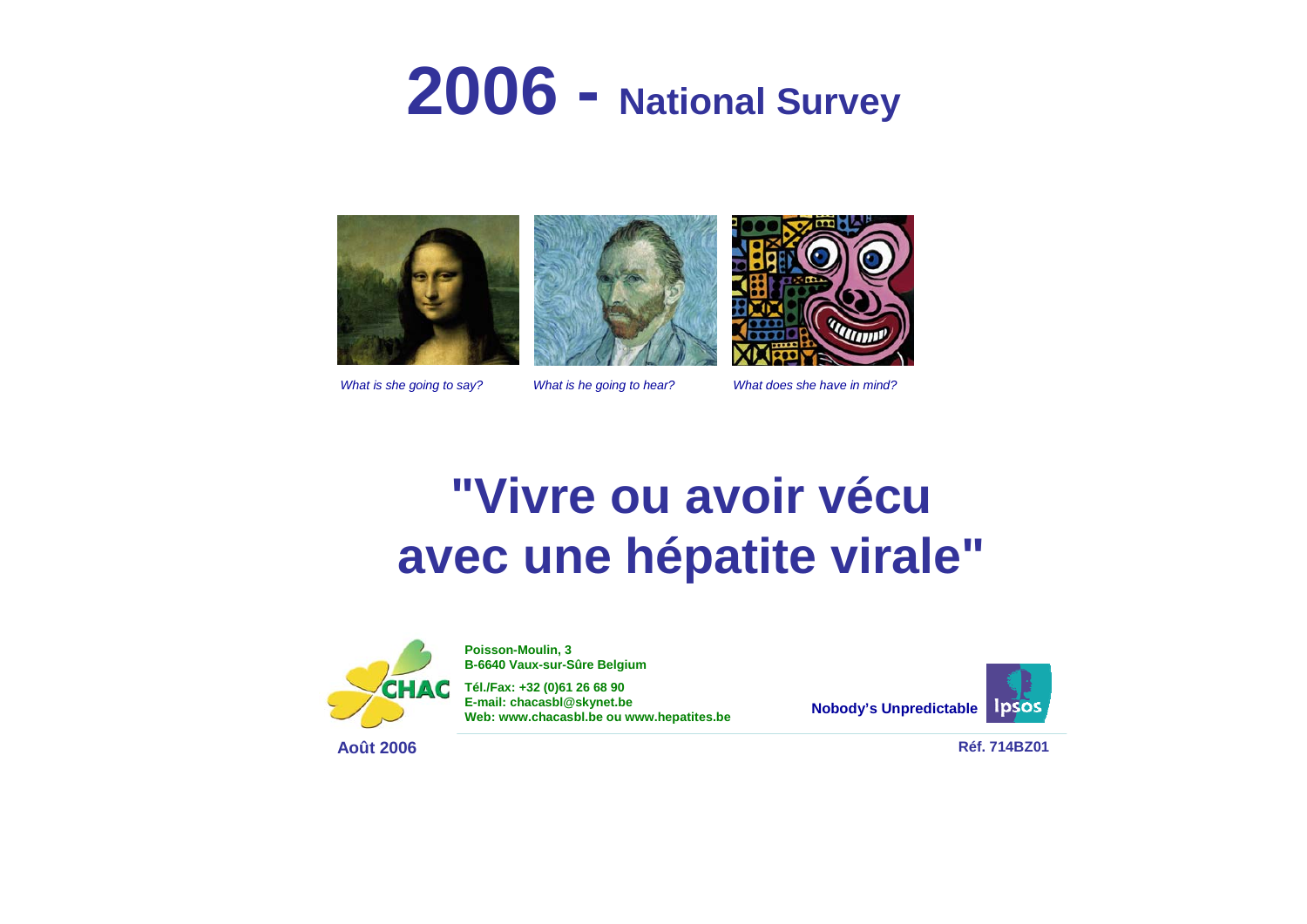### **Awarenessamongst medias**

### **Hépatites : dépistage essentiel**

**Des délais** particulièrement longs avant le diagnostic

estime que quelque 100.000 personnes, en Belgique, sont porteuses du virus de l'hépatité C, et que la moitié l'Ignorent.

Hormis le fait - mais ce n'est pas rien - qu'ils soient difficiles à supporter sur le moment (en raison de leurs effets secondaires), les traitements

#### **La Dernière Heure**

### **LANTE JOURNEY MONDIALE** 20 ans de vie commune avec le virus de l'hépatite C

LAMBER DE KENTSBIRDE 200

Daniel raconte l'enfer de cette maladie qui touche 100.000 Belges

#### **Sud Presse**



#### 1" octobre: Journée mondiale de l'hépatite C Le CHAC repart à l'attaque

La troisième journée mondiale de l'hépatite C est l'occasion pour le CHAC de présenter les résultats d'une enquête menée auprès des patients atteints d'hépatite B et C. En filigrane, on retrouve les mêmes revendications qui reviennent chaque année, faute d'avancées significatives dans la problématique des remboursements.



**Actualité Belgique** 

Une enquête révèle que seulement un tiers des personnes non traité es se seraient vu prescrire un traitement.

### **Le journal du médecin**

CHAC

### Hépatite / Enquête nationale Le virus fait encore des ravages

#### **Le Soir**

#### Sensibilisation Il faut dépister l'hépatite au plus tôt

Dépistage et diagnostic précoce constituent le thème de la journée mondiale.

sément le thème de la Journée mondiale des hépatites qui se déroulera le 1er octobre prochain.

A quelques jours de cette journée. l'association de patients

#### et le diagnostic d'une hépatite C est de 14 ans pour 60 pc des malades atteints par l'hépatite C.

La plupart sont victimes de l'épidémie des années 1940-1980.

#### **La Libre Belgique**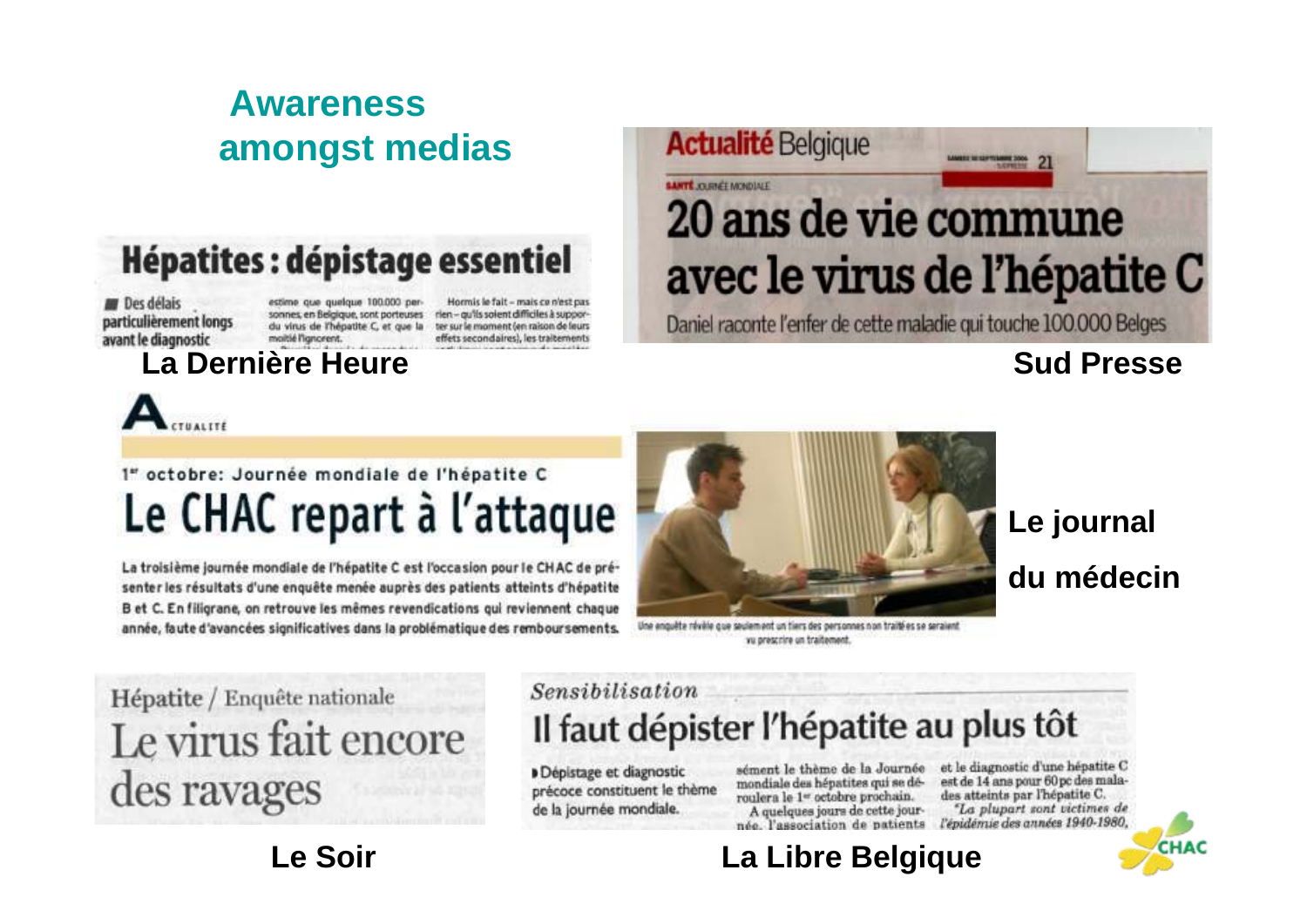### **May, 2007- Senators awareness**







#### **QUIZ**

**Individual test Fibroscan**

**Signature CHAC Charter**

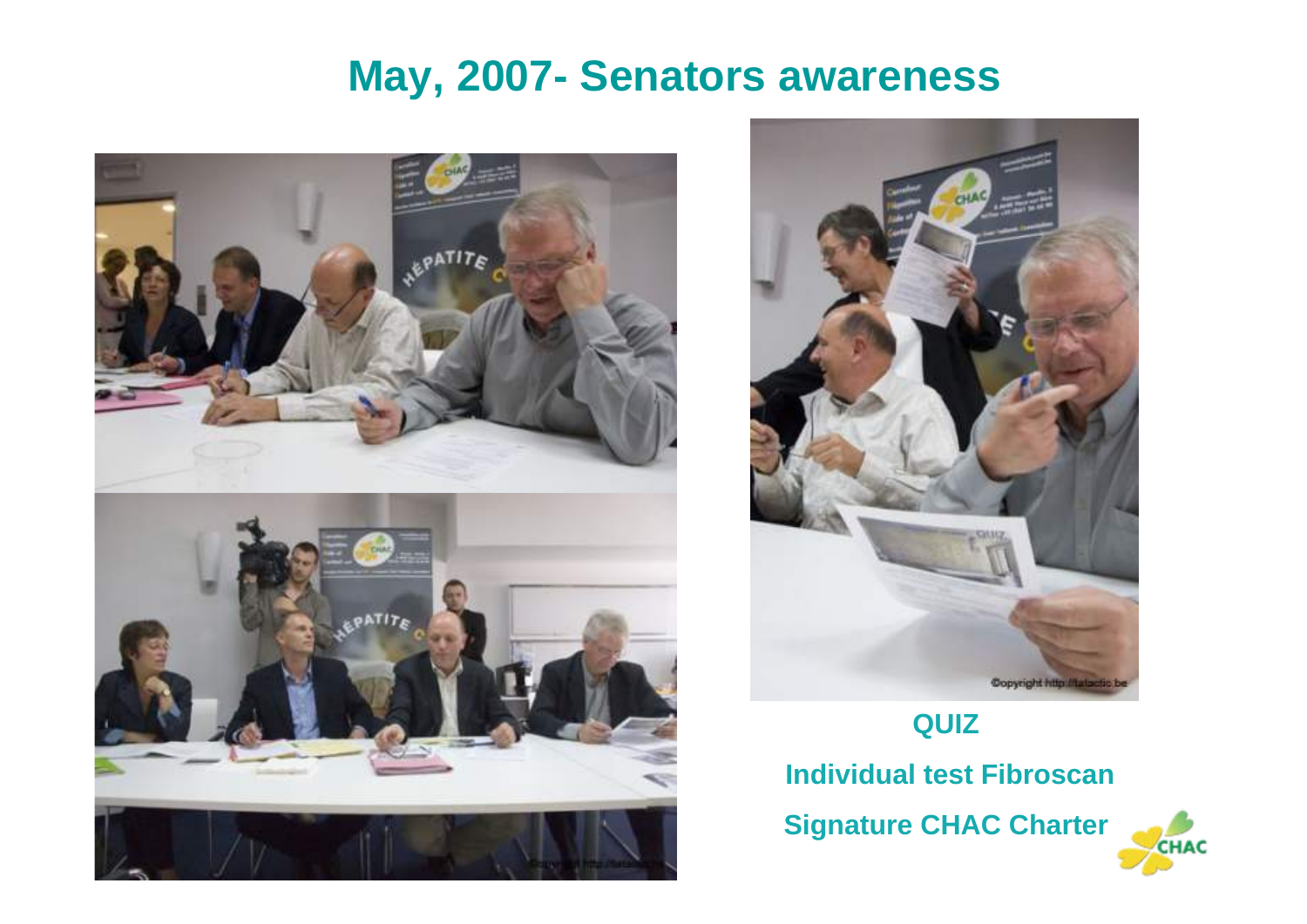



#### **RTL coverage + Questions in live**

#### **You tube**

–**http://fr.youtube.com/watch?v=\_NosAlCXDgQ**

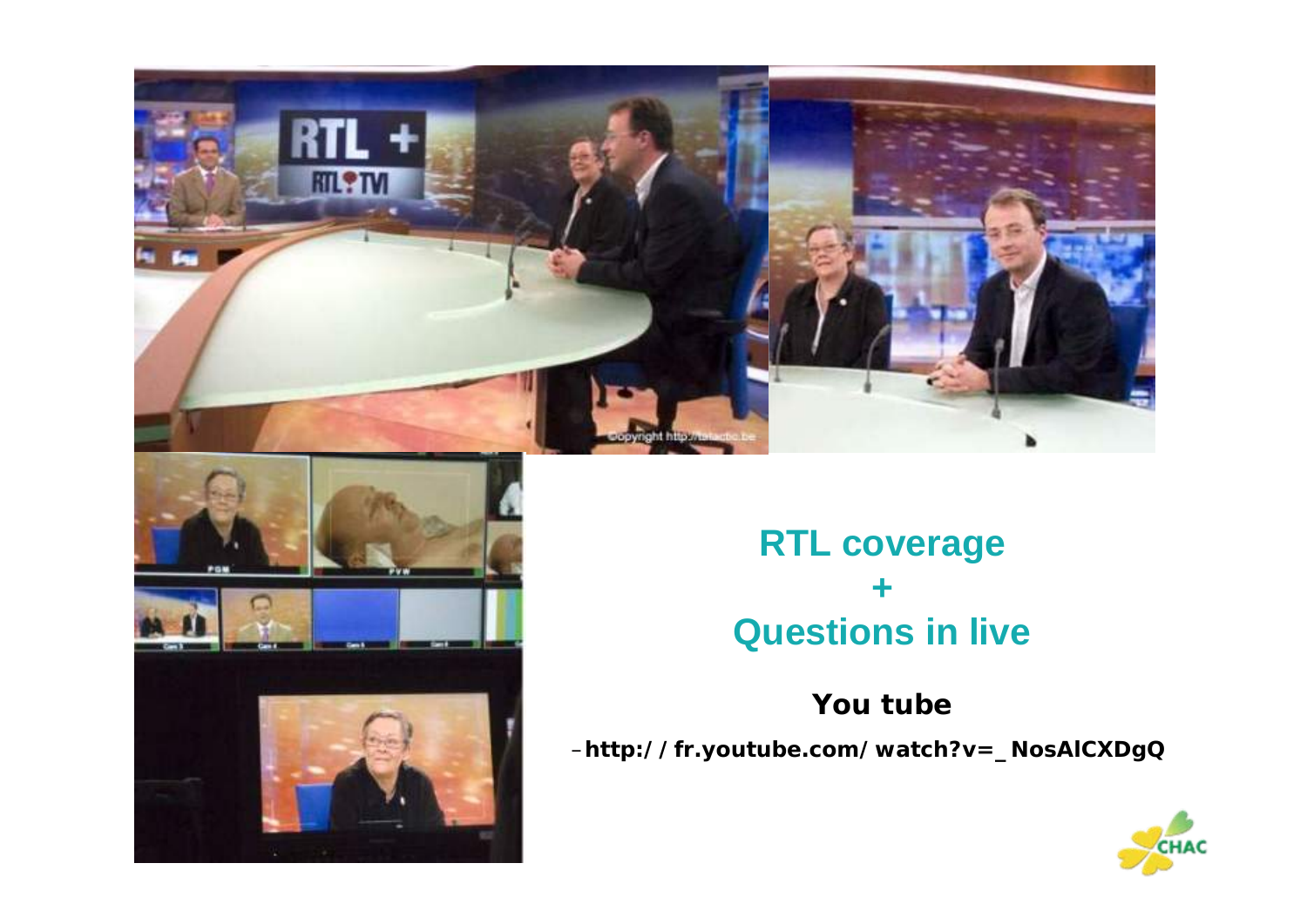

## **A law-project co-signed by representatives of all the French-speaking democratic political parties of the country.**

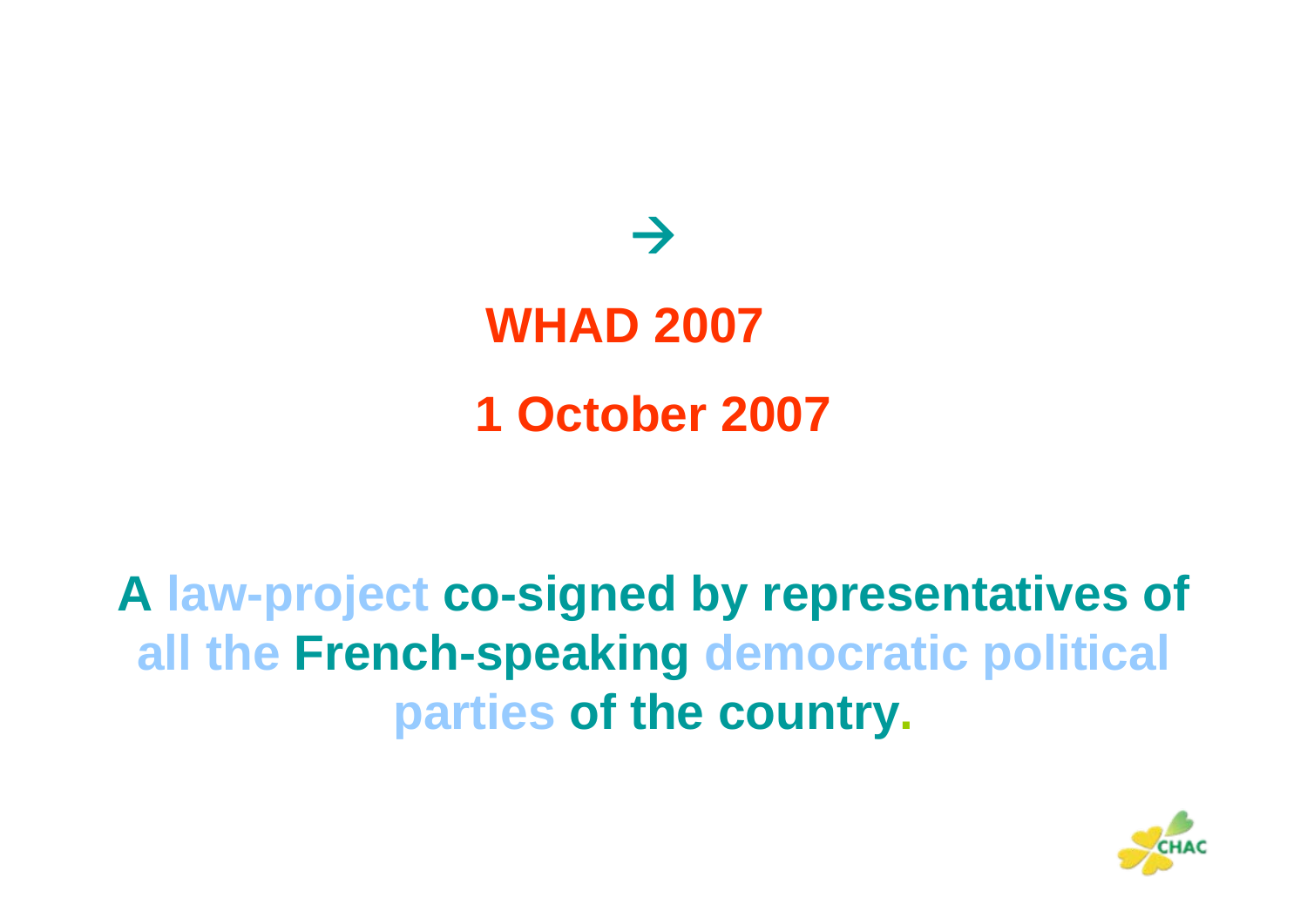### **The Senate,**

- **1. Considering the growing number of people contaminated by hepatitis B and C in Belgium and on international level**
- **2. Considering that 50% of the Belgian population ignores this disease, its symptoms and its consequences**
- **3. Considering the crucial impact in terms of cure and non-contamination of an early diagnosis of hepatitis**
- **4. Considering the urgency to establish a list of measures to be taken to fight against hepatitis**
- **5. Considering the insufficiencies on the level of refunds of the various treatments**

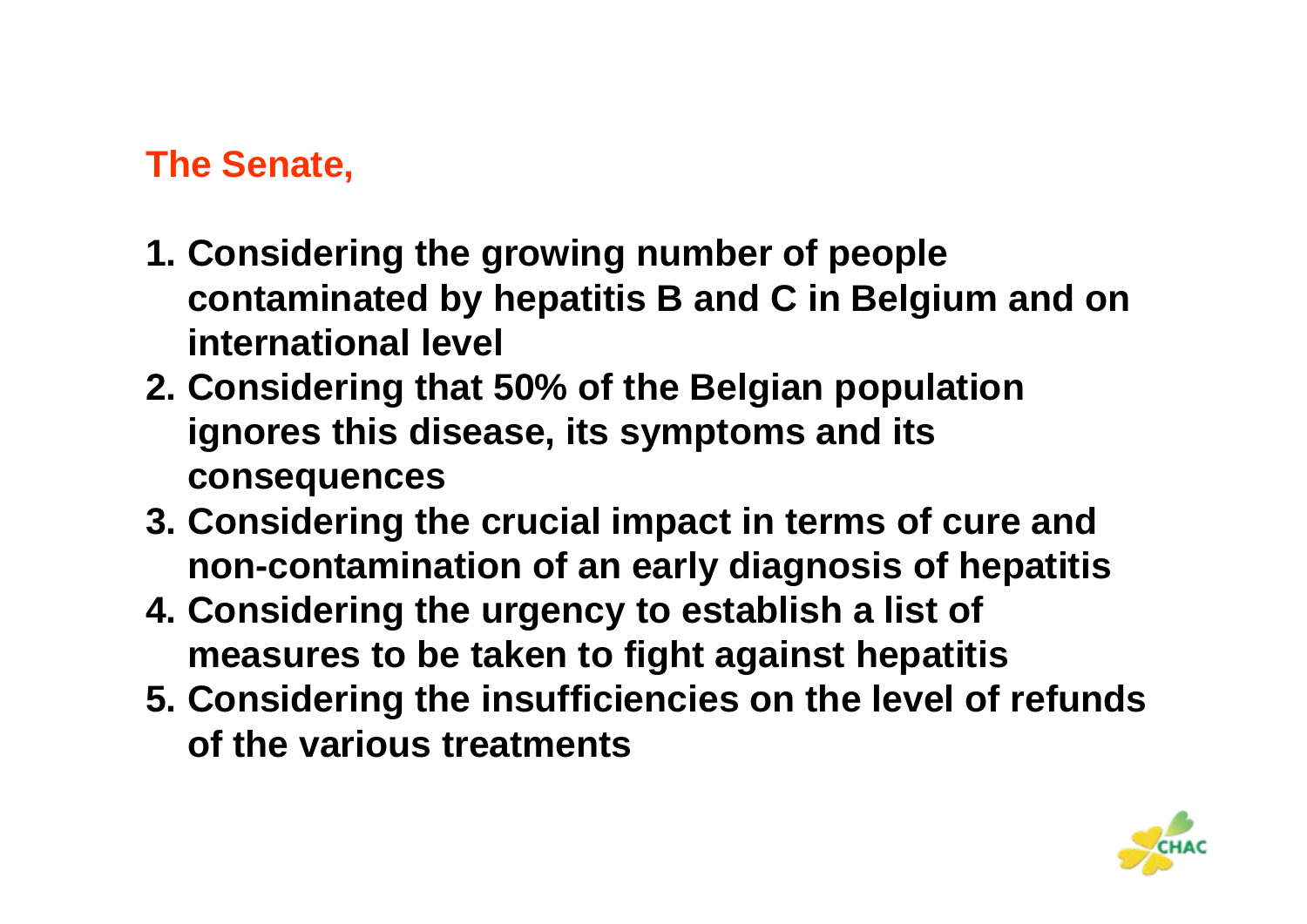#### **Requests to the government:**

• to organize a large national campaign of sensitization to hepatitis B and C mainly centred on the risk factors, the symptoms and the importance of an early tracking as well as simple measures of prevention for the general public, the nursing staff and general practitioners.

• to adopt a global multi-annual plan, in co-operation with the Regions, against hepatitis, describing all the measures and initiatives to be put in place within this framework

• to think of a broader and more optimal refunding of the treatment of hepatitis which would cover the expenses of all persons suffering from hepatitis B and C, as well as their vaccination against the virus of hepatitis A and B because the super-infections strongly increase the death rate for these people.

• to put in place tax incentives for the research and development of new treatments and of a vaccine against hepatitis C

• to improve the access to the insurance and the loans to people contaminated by hepatitis, while founding a committee of medical experts, independent of the insurance companies and mutual insurance companies, charged to carry out the evaluation of the risk of these candidates with the insurance and the loans.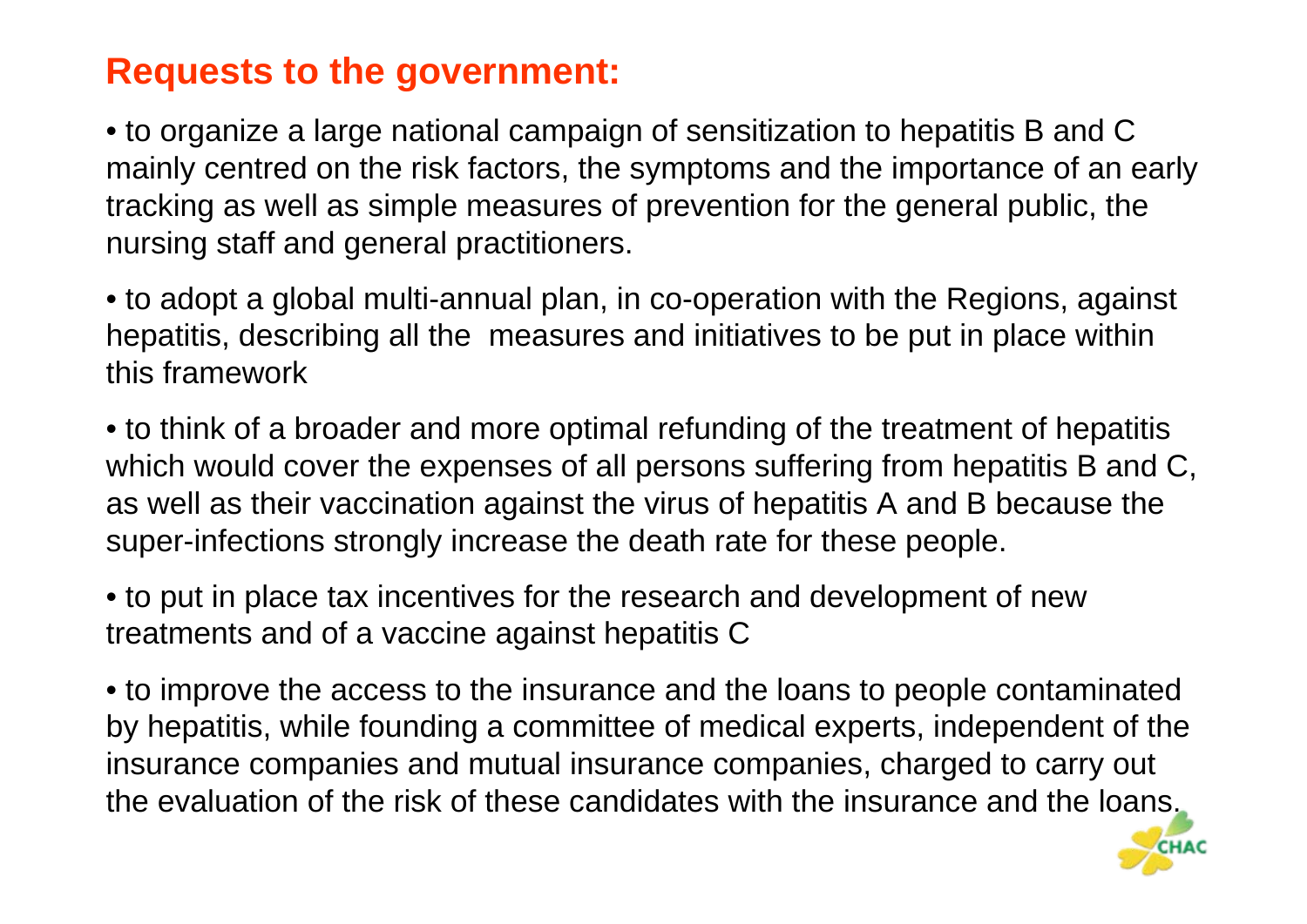### **CHAC Objectives in 2008**

- $\checkmark$ **Mobile Panel for hepatitis B only**
- $\checkmark$ **Booklet entitled « The ABC of viral hepatitis » (250,000)**
- $\checkmark$ **Survey on hepatitis B (Distributed by specialists and on the website)**
- $\checkmark$ **Survey on viral hepatitis for general public (QUIZ)**
- 9 **A new flyer (250.000) At the political level**
- $\checkmark$  **Bill signed by many senators (various parties) - National plan to fight viral hepatitis**
- $\checkmark$ **Press conference at the Senate + patients' testimonies**
- $\checkmark$ **Survey announcement**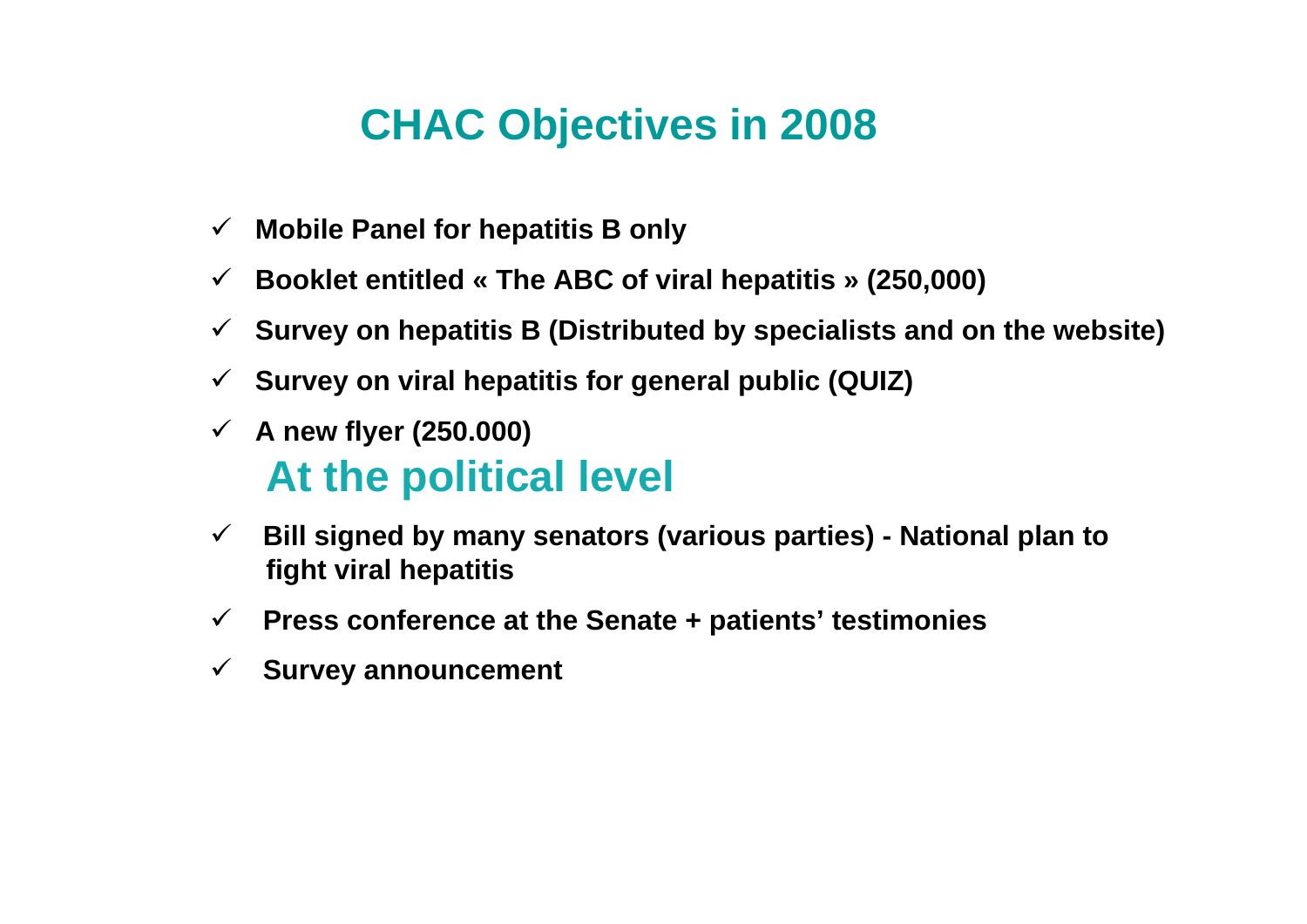#### **The new flyer.**